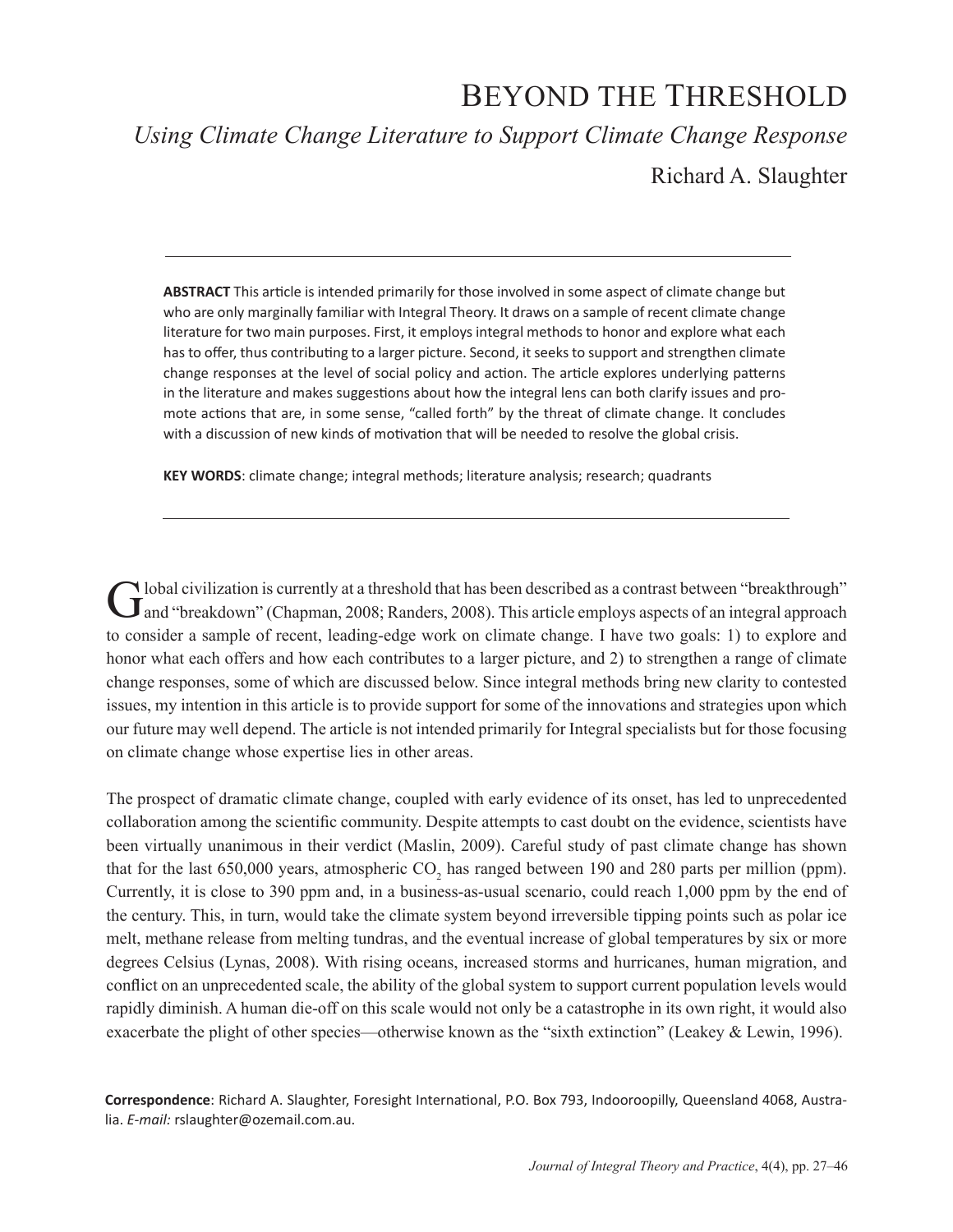This is clearly an unprecedented situation. It means that humanity is challenged as never before to discern its universal interests, put aside many of its usual preoccupations, and collaborate in ways that transcend all previous attempts to do so. Hence the subtitle of Lester Brown's (2008) powerful appeal—"mobilizing to save civilization"—is by no means overstated. Yet, at the same time, it is also clear that there is a profound and continuing disconnect between the *facts* that have emerged from the science and the lack of *political will* to act effectively together. As one observer put it:

> ...climate change demands more of politics and international relations than I think they can deliver: the end of politics as the art of the possible and of compromise between interest groups; the negotiation of an international agreement of an unprecedentedly altruistic kind; the creation of an atmosphere of wartime emergency in the absence of an enemy. (Manne, 2008, p. 32)

Significantly, the author adds: "About what is happening, what we lack is not knowledge or understanding but the *courage* to face what we know, and the *energy and capacity to act*" (p. 30). It is this nexus that I hope to address in this article. To have any real chance of dealing successfully with climate change certainly requires the redesign of infrastructures and the rapid development and deployment of a whole new raft of technologies, not least of them solar. Yet for any of this to happen, and to happen in time, we need to become more aware of the ways that the outer world is mediated by the inner worlds of people and cultures. We also need to be much clearer about where such reserves of "courage, energy and capacity" can be found. In a conventional view, such human qualities seem to be in short supply. Yet this is where an integral perspective can help.

## **Part I: Aspects of the Integral Method**

In order to avoid repetition, this section will outline three aspects of the Integral method only. Those wishing more detailed accounts are directed to web-based sources where they are given in much greater detail.<sup>1</sup> The three main aspects used here are:

- 1. Four perspectives on the world (the four quadrants)
- 2. Four levels of complexity through which reality is perceived
- 3. Six value levels that disclose different operational possibilities

### *The Four Quadrants*

Figure 1 provides an overview of the four quadrants. Each may be thought of as a "window" on reality that provides access to four irreducible domains. These are:

- 1. Upper Left (UL)—the unique interior world of each individual
- 2. Upper Right (UR)—the exterior world of human action and behavior
- 3. Lower Left (LL)—the interior worlds of cultures, languages, institutions, etc.
- 4. Lower Right (LR)—the familiar exterior physical world we inhabit

The value of using this scheme is at least twofold. First, it helps us to see that different "ways of knowing" with their own tests of truth apply in different areas. We can therefore be much clearer about what knowledge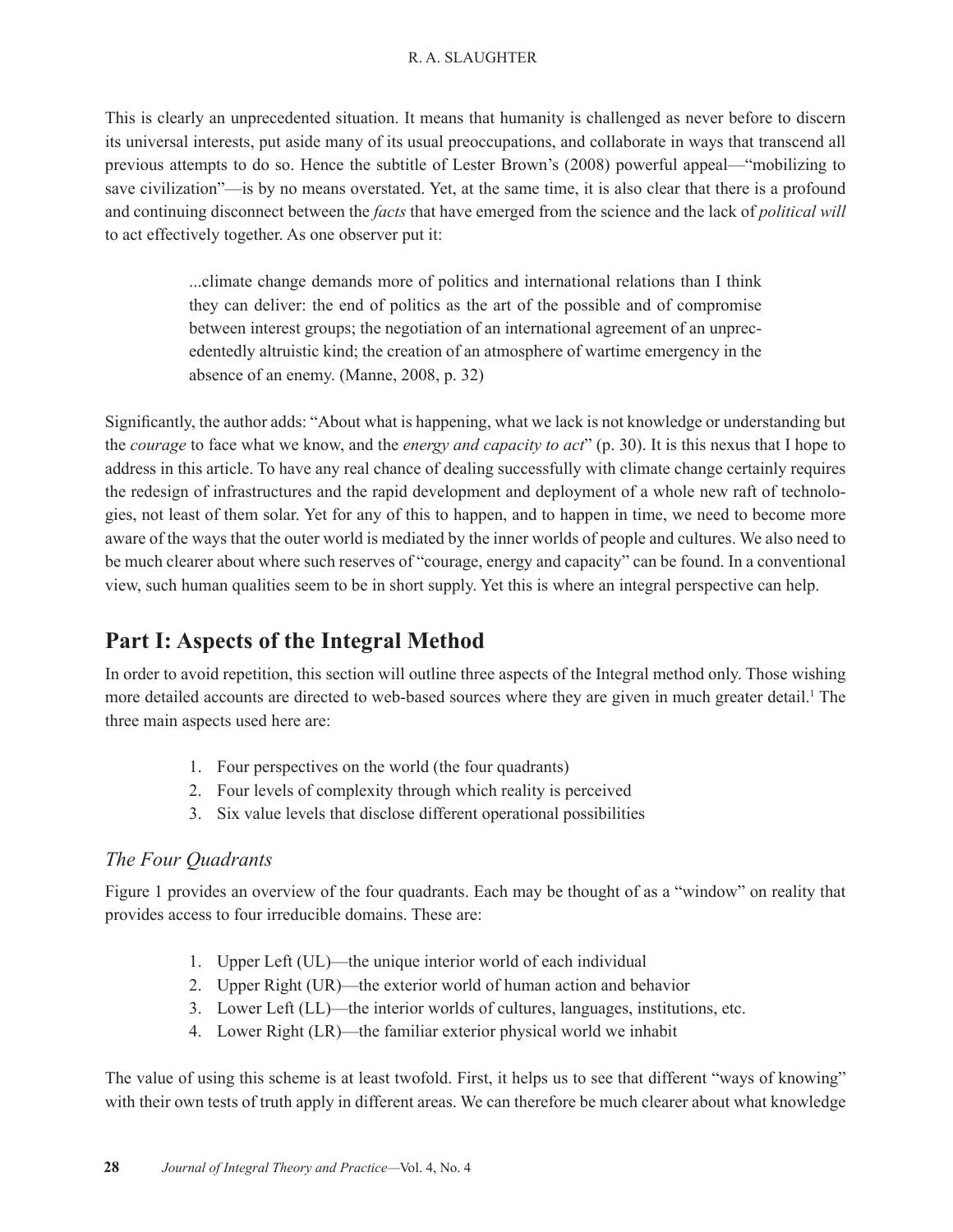#### CLIMATE CHANGE LITERATURE



*Figure 1*. The four quadrants.

is appropriate in each domain. Another is that the quadrants provide us with a simple checklist. In any work we can ask, "Which of these domains have been covered and which omitted?"

### *Four Levels Of Complexity*

One way of helping to define an overall stance or way of approaching the world is to distinguish between four levels of complexity. Those I have chosen to use here are: pre-conventional, conventional, post-conventional, and integral (Wilber, 2000). It is common knowledge that human beings experience various stages of growth in many aspects of their development. Broadly speaking, they move through different *waves* of existence.

- *Pre-conventional*—characterized by an instinct for survival and self-protection. Here climate change is problematic and unlikely to receive serious attention.
- *Conventional*—individuals have been successfully socialized. They have adopted standard, largely passive, ways of thinking. It is the norm to operate unreflectively and people tend to put their energies into maintaining the status quo. There is a tendency to be preoccupied with instrumental power, especially via the products of science and technology. Dualistic ("us and them") thinking is common.
- *Post-conventional*—individuals look beyond simple dualisms (right/wrong) to deal more successfully with ambiguities and paradox. It embraces reflexivity. It readily transcends rules and regulations, in part because it sees them as socially constructed and therefore to some extent provisional. Post-conventional thinking and behavior is open to complexity and oriented to change. It may well involve systemic thinking and support extended perceptions and novel behavior. The latter may be perceived as disruptive.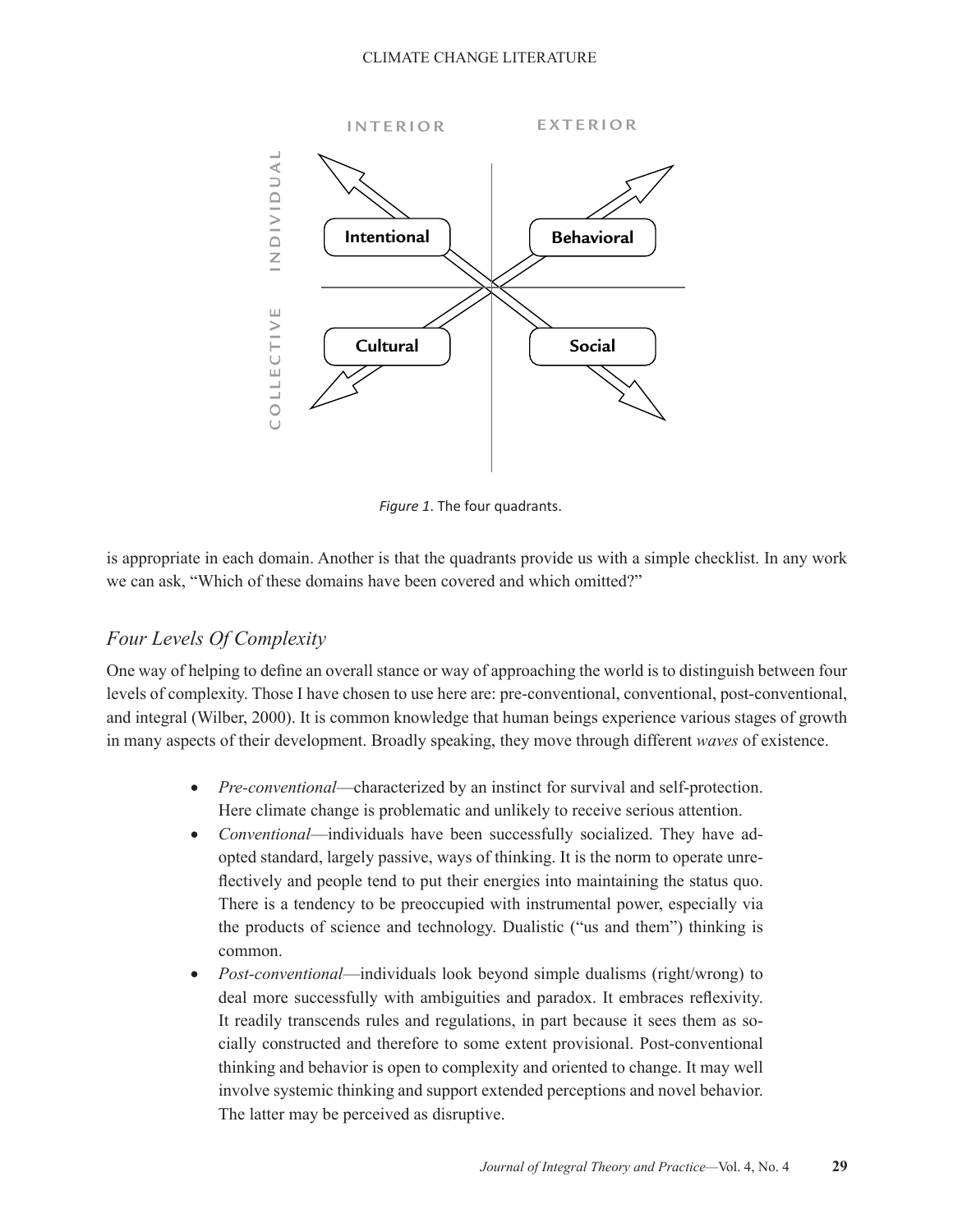#### *Pre-conventional*

- UL: Has no significance; therefore unable to be comprehended
- UR: Has no perceivable consequences for action or behavior
- LL: Cannot be seen in the present, so does not require social response
- LR: Infrastructure and provisioning from the past are sufficient

#### *Conventional*

- UL: Has happened before, will happen again (i.e., fatalism)
- UR: Not my/our problem, so no personal action is required
- LL: "They" will deal with any issues, if and when they arise; "Necessity is the mother of invention"
- LR: Our traditional strengths served in the past and will continue to serve in the future

#### *Post-conventional*

- UL: Climate change alters everything: review values, seek greater understanding; modify behavior and re-conceptualize needs vs. wants
- UR: Personal behavior change is important and helps drive social change. I can be an example to others
- LL: It is imperative to reduce  $CO<sub>2</sub>$  emissions and reign in consumption. Earth shares and other such social innovations are vital
- LR: Initiate transformation of infrastructure and reinvention of economics

#### *Integral*

- UL: Accept and value all constructive responses and sympathetically work with others; actively develop new, novel and far-reaching options for self and others; seek broad synergies; all contributions matter
- UR: An ecology of appreciative actions: accepting, encouraging, respecting, involving, promoting people, actions, strategies and solutions
- LL: Develop spectrum of responses across the board and at many levels in a variety of contexts; see cultures as representing different, but partial, answers to the same or similar problems
- LR: Develop a spectrum of practical arrangements (systems) in ways that are appropriate to local needs, cultures, etc., and reconcile with emergent global imperatives. Nest human systems within natural systems. Growth and development is contextualized in broader spectrum, including the non-material

*Table 1*. Climate change considered at four levels within four perspectives.

• *Integral*—individuals accept and value contributions from all other perspectives and seek to work sympathetically across boundaries, disciplines, and cultures. It embraces "an ecology of appreciative action," and is open to the development of new ways of knowing and being. Human systems are nested within their appropriate natural contexts where intrinsic value prevails over use value.

If we take these distinctions and apply them to the four quadrants and climate change, what emerges is a pattern that I have attempted to characterize in brief in Table 1. What emerges most strikingly about this pattern is the way that each successive stage involves an increase in breadth, range, complexity, and originality. In other words, a hierarchy of this kind shows how interior human development leads us to frame our concerns in ways that offer a spectrum of responses. Becoming aware of this suggests one central conclusion—interior human development through such stages (and, of course, they can be framed and conceptualized in very many different ways) can be seen as one of *the* main keys to effective climate change response.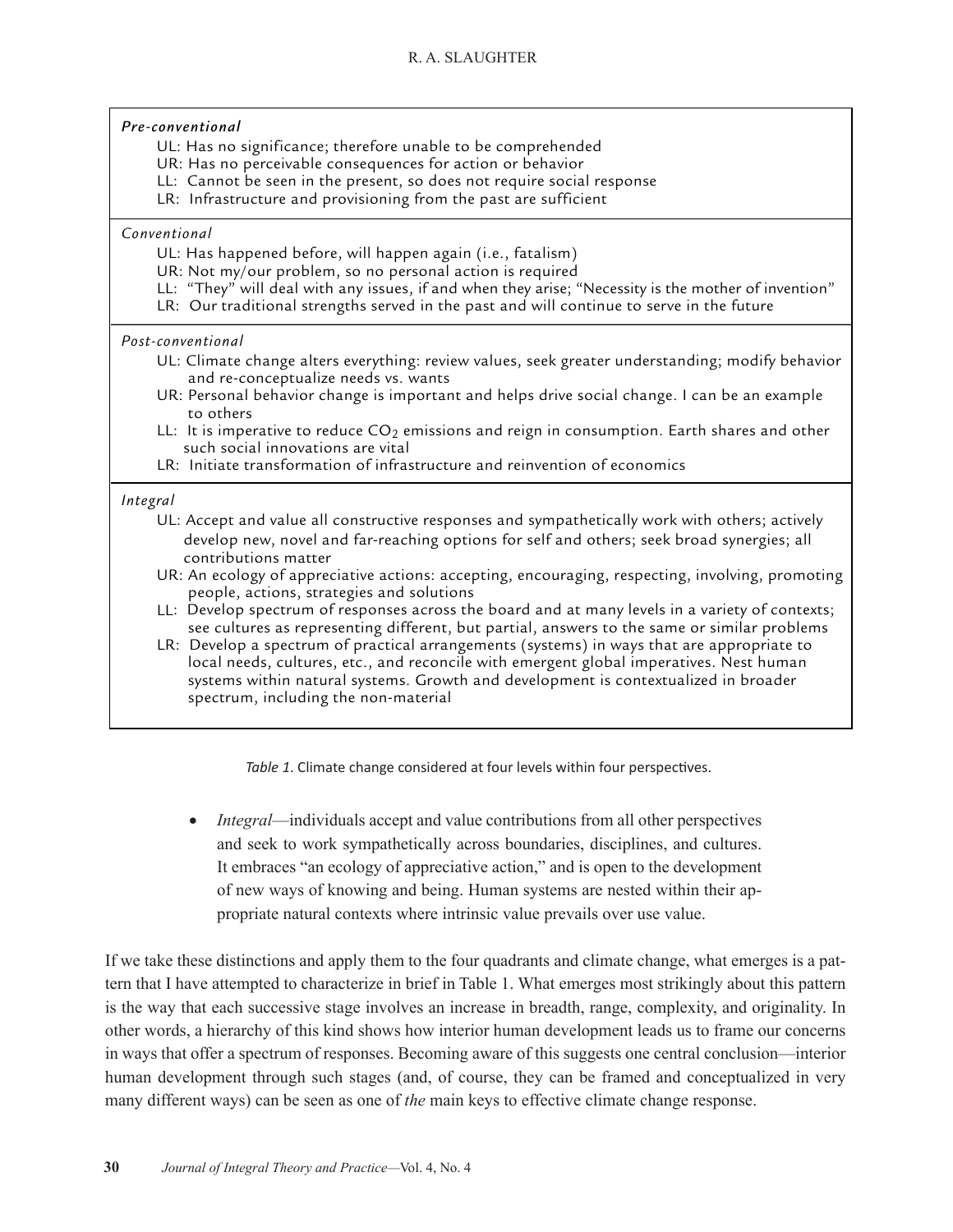### *Six Value Levels*

Within an integral approach, there are many different lines of development. Those in the UL quadrant include the cognitive line (which supports the progressive development of complexity in thinking), the self-sense line, the communicative line and so on, running to over 20 different lines in all. Another of the most significant is the values line, which has been intensively studied by Clare Graves and his successors (Graves, 2005; Beck & Cowan, 1996; Wilber, 2000). The six sets of values of interest to us here have been color-coded as per Wilber's altitude spectrum and can be summarized as follows:

- *Red*—egocentric and exploitative
- *Amber*—absolutist and authoritarian
- *Orange*—multiplistic and strategic
- Green—relativistic and consensual
- *Teal*—systemic and integral
- *Turquoise*—holistic and ecological<sup>2</sup>

#### *Red*

It's a jungle out there. Only the strong survive. We must dominate in order to have a chance. We will do whatever it takes to stay on top.

#### *Amber*

Strong government and a comprehensive set of strictly enforced rules are the only way forward. Overpopulation and pollution will lead to our extinction unless we conform to the imperatives of survival.

#### *Orange*

Though times are challenging, we can innovate to survive. There are many opportunities for those who are clever and persistent enough to see beyond the present crisis: new industries, new urban forms, new ways to travel, grow food, etc. Solutions will be found if we step up to the mark and bring the best entrepreneurial intelligence to bear.

#### *Green*

The communities of the world now have the best reason ever to put aside their differences, work together, and fashion a new world. Joining together in this way, we go beyond the profit motive and seek progress through harmony and love.

### *Teal*

Chaos is normal–we have been here before. The challenges are great, but so is our individual and collective capacity to respond. We can use the crisis to fundamentally shift our civilization to a new level of complexity and systemic awareness. Breakdown leads to breakthrough, which takes many forms.

### *Turquoise*

The breakdown of the old world order will be painful, but it is a prelude to the new in which cosmic truths prevail, along with principles of "enoughness" and balance at all levels. Individual and community life is centred around, and guided by, holistic and transpersonal energies. Earth resources are no longer limited to the physical and tangible, but embrace subtle energies as well. What is meant by the "known universe" expands manyfold. New human and cultural options emerge and ancient enmities are finally transcended.

*Table 2*. Climate change at six different altitudes.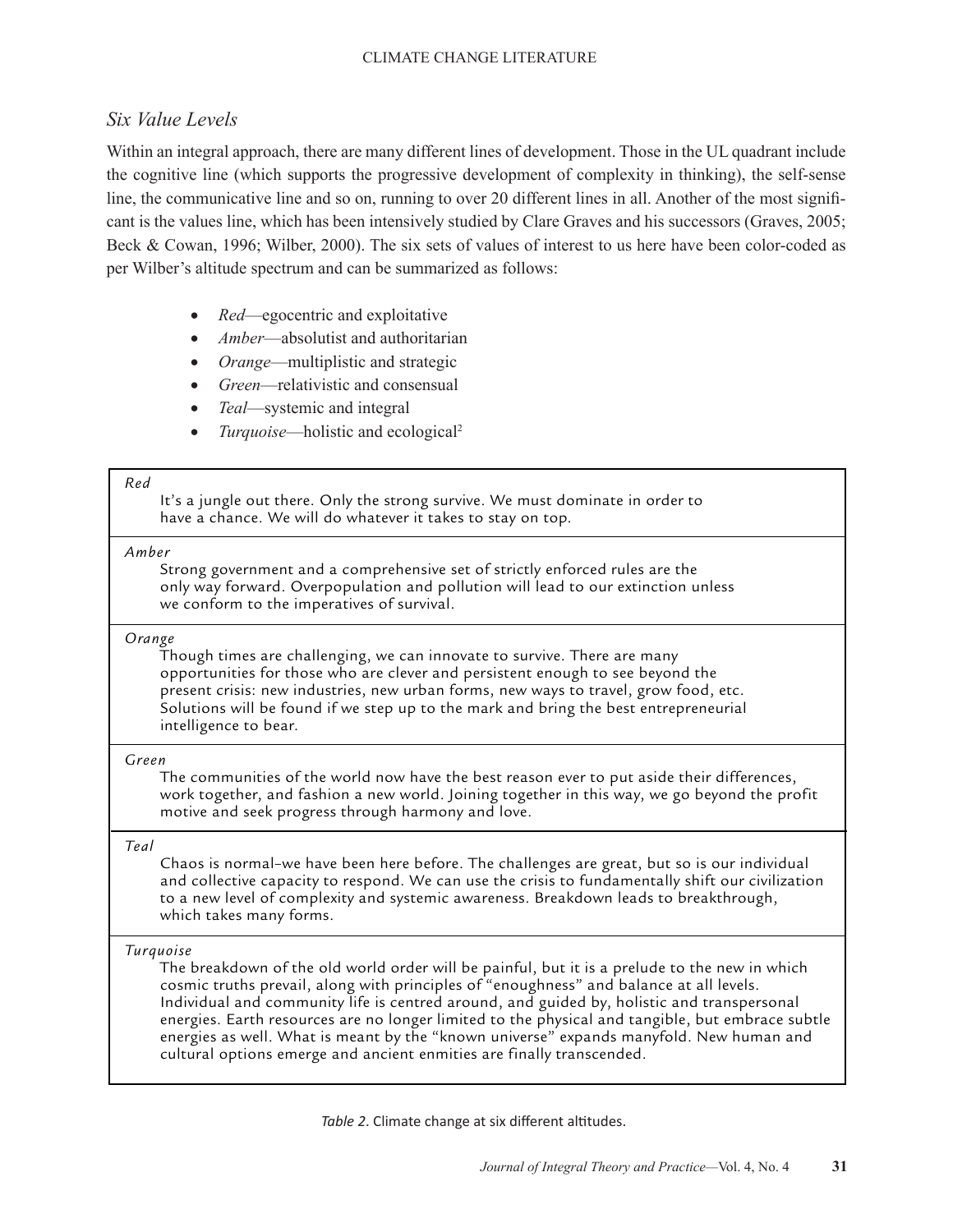The value of these aspects of Integral methodology is that they provide a fresh way of looking at climate change literature and the many proposals found within it. If we now consider how climate change may appear at each of these levels, we find a pattern resembling the one depicted in Table 2.

Scanning such a table immediately brings to mind many of the responses that we have observed in our daily lives as people respond in different ways to the eruption of climate change into our collective and individual awareness. It provides one kind of explanation as to why some dismiss the prospect out of hand while others alter their lifestyles and expectations in quite radical ways. It provides a "first cut" guide to what values are perhaps being evoked through these responses. On the whole, it would appear that for many people climate change is a rather distant prospect that they view with a mixture of concern and suspicion.<sup>3</sup> Clearly, that is not likely to be the response of the authors of the works considered below.

## **Part II: Emergent Patterns in Climate Change Literature**

We now turn to a sample of climate change literature. For this article, I reviewed a number of works that I felt had something useful to say about climate change and global warming. It was not my purpose to be encyclopedic, so I selected the works according to an assessment of their originality and contribution to the wider debate. In each case, I attempted to summarize key ideas and also to highlight omissions. The task was both appreciative and critical.

Table 3 outlines some of the main features of the 14 works that were selected and analyzed. For those requiring more detail, a fuller summary is available online.<sup>4</sup> Brief comments on each are also given in the numbered endnotes accompanying the discussion below. Taken together, these contributions cover the climate change territory in a range of ways and put forward many ideas and proposals for new ways of thinking, strategies, innovations and so on. Each author has started with specific intentions and explored these through particular domains, most usually a combination of the LL and LR.

Figure 2 places the above works into five broad thematic groups. The latter are defined by the *range* of their concerns. That is, some have worked to clarify the historical context of climate change. Some have reported early consequences from around the world. Over half have suggested strategies of response and several have articulated calls for action.

### *Historical Context, Reportage, and Diagnosis*

Four works have been placed in this group: Clive Hamilton (2007),<sup>5</sup> Jared Diamond (1998, 2005),<sup>6</sup> James Lovelock (2006),<sup>7</sup> and W. L. Steffen and colleagues (2004).<sup>8</sup> Hamilton has looked at the political and institutional context of climate change decision-making during the decade or so of the Australian Howard government, a time when avoidance and denial were evident at the highest levels. Australia stood with the United States in refusing to sign the Kyoto treaty and valuable time was lost. Diamond's in-depth cultural and historical overview provides a valuable macro-context, a set of "lived examples" that show very clearly how past societies survived or failed. Steffen and a number of scientific teams from around the world tackled an even more ambitious agenda. They attempted to look back and reconstruct how the Earth system used to operate, how it operates now, and how it may operate in future. Clearly, this application of "Earth science" is a work in progress. Its main focus is certainly on the LR, but it is also an outstanding example of worldcentric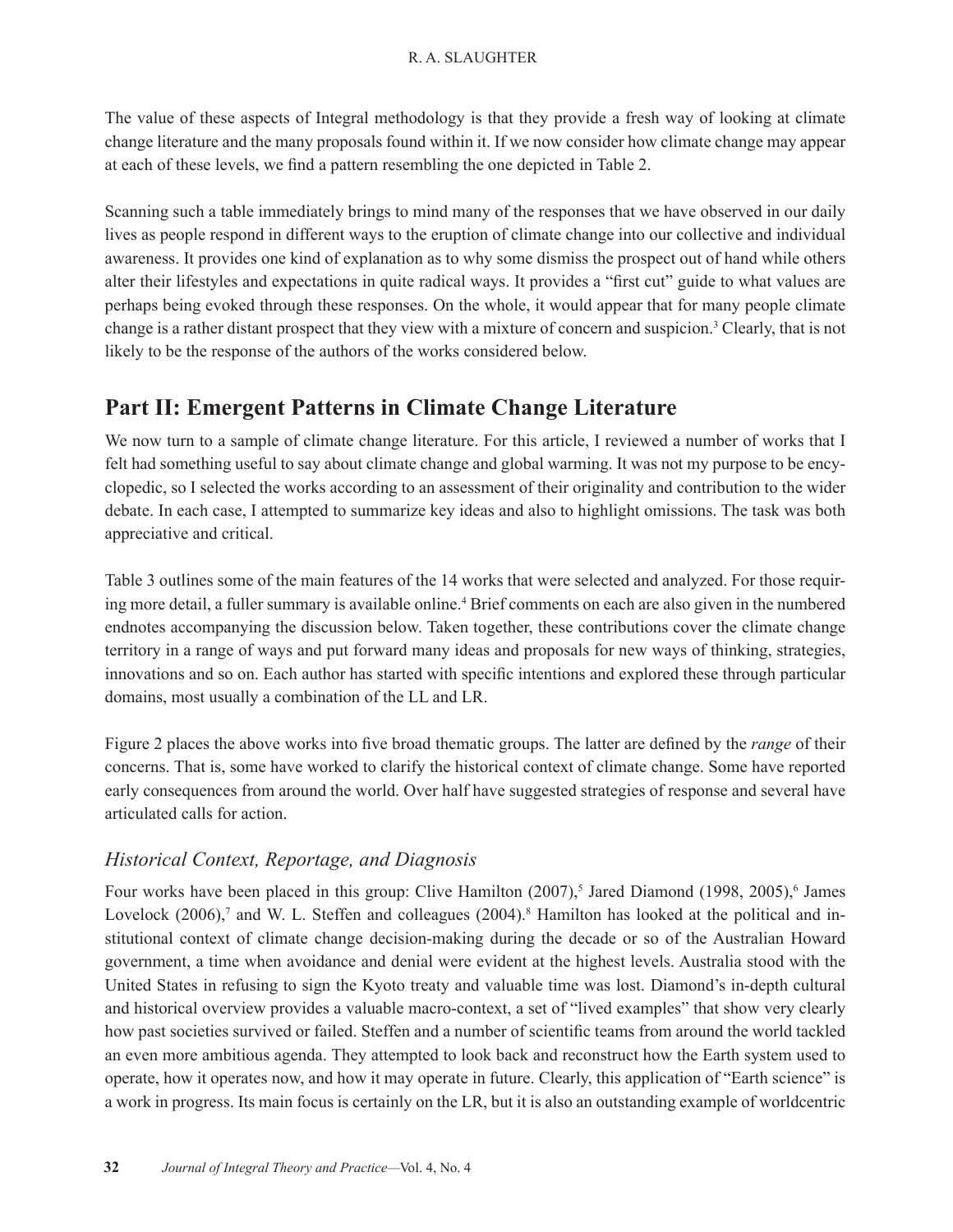| Source                    | <b>Purpose</b>                                                                                            | <b>Domains</b> | Contributions                                                                                                                                       |
|---------------------------|-----------------------------------------------------------------------------------------------------------|----------------|-----------------------------------------------------------------------------------------------------------------------------------------------------|
| Brown (2008)              | Diagnosis of civilization<br>predicament and strategies.                                                  | LL/LR          | Strategies: an honest market; tax<br>restructuring: calculate indirect costs;<br>wartime mobilization; basic social goals<br>and Earth restoration. |
| Diamond (2005)            | Review success and failure<br>of past societies.<br>Implications for us.                                  | LL/LR          | Places current dilemmas in a long-term<br>context. Identifies reasons for bad social<br>choices. Reasons for hope.                                  |
| Faris (2009)              | Reports from places where<br>climate change is already visible.                                           | LL/LR          | Six case studies that show evidence of<br>global warming and its early consequences.                                                                |
| Flannery (2008)           | Individual statement of<br>need for urgent action.                                                        | LL             | Explores impacts of climate change in<br>Australian context.                                                                                        |
| Hamilton (2007)           | To show how last government<br>colluded with "big coal" to deny<br>climate change and delay<br>responses. | LL             | Valuable case study that puts the record<br>straight. Makes it harder for future<br>governments to follow suit.                                     |
| Lovelock (2006)           | Originator of Gaia hypothesis;<br>reflects on diminished prospects<br>for civilization.                   | LL/LR          | Puts controversial case forcefully and<br>challenges accepted views.                                                                                |
| Lynas (2008)              | Gathers and collates scientific<br>info. in coherent form.                                                | LL/LR          | Confirms two-degree threshold. Presents<br>compelling evidence based on scientific data.                                                            |
| McIntosh (2008)           | Summarizes science. Puts<br>forward human solution.                                                       | UL/UR/LL/LR    | Broader analysis; explores solutions in<br>greater depth. A Scottish case study.                                                                    |
| Meadows (2005)            | Reflects on a 30-year project<br>and implications.                                                        | LL/LR          | Authoritative reflections on a major project<br>provides a unique perspective and a real<br>challenge to orthodoxy.                                 |
| Monbiot (2006)            | To carry out a well-researched<br>study into CO <sub>2</sub> reduction options.                           | LL/LR          | Detailed exploration of options to reduce CO <sub>2</sub><br>by 90% in UK. Key strategies to achieve this.                                          |
| Spratt & Sutton<br>(2009) | Reviews climate change science<br>and policy responses in Australia.                                      | LL/LR          | Critique of government policies; argues for<br>re-direction of economy. Policy & strategy<br>recommended.                                           |
| Starke (2008)             | Showcase of innovations that<br>lead to sustainable economy.                                              | LL/LR          | Collection of innovative possibilities and<br>positive stories.                                                                                     |
| Steffen et al.<br>(2004)  | What science can tell us about<br>how the Earth was, is, and may be.                                      | <b>LR</b>      | Thorough multidisciplinary team effort.<br>Tells "the story that connects."                                                                         |
| Taylor (2008)             | Tells truth about overshoot<br>and collapse.<br>Seeks ways forward.                                       | LL/LR          | Systems perspective gives coherence. Half<br>of book deals with "social transformation."                                                            |

*Table 3*. Summary of the 14 works that were analyzed.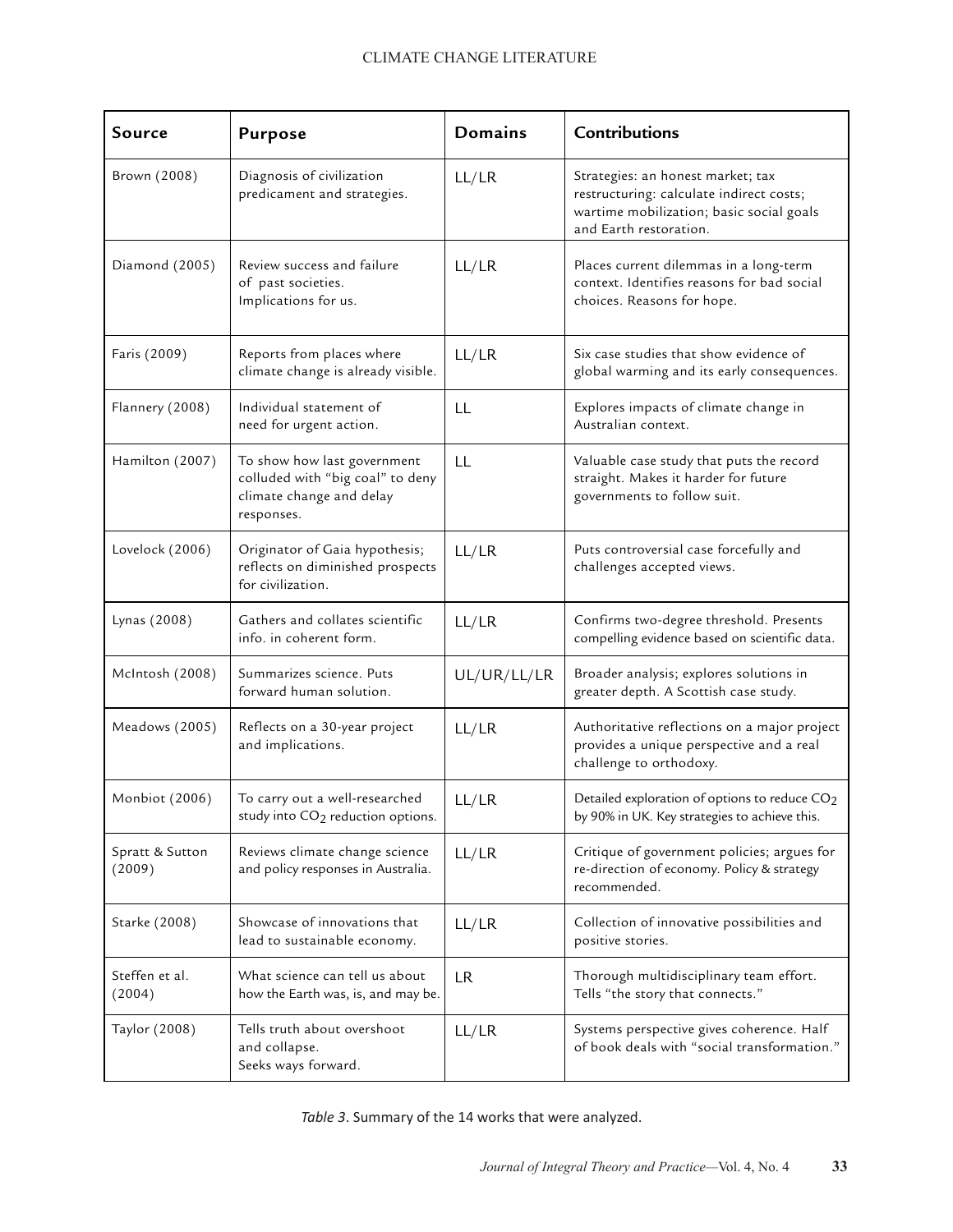

*Figure 2*. Themes of the 14 works that were analyzed.

thinking and values. It casts a good deal of light on the overall "health of the planet" and ways to monitor and assess various indicators. Lovelock's contribution is that of a mature scientist with a distinctive view of Gaia (his term for the Earth system) and a downbeat view of humanity, whose ability to negotiate the current crisis he seriously doubts.<sup>9</sup>

### *Diagnosis, Strategies and Innovations*

The four works in this group are those by Lester Brown (2008),<sup>10</sup> Mark Lynas (2008),<sup>11</sup> Donella Meadows and colleagues (2005),<sup>12</sup> and Linda Starke (2008).<sup>13</sup> Their main efforts are directed to understanding the current threats to humanity and its world, and to propose changes that they consider necessary. Meadows is the most comprehensive in that over a 30-year period, the research team employed a sophisticated model of aspects of the world system, the results of which were later validated independently (Chapman, 2008). This work has benefited significantly from feedback and reflection over that time. The contributions of Brown and Starke are related in that they both spring from the "State of the World" tradition in the United States. Both primarily address economic issues (e.g., looking to modify the operation of the market to include indirect costs and "tell the truth"). Finally, Lynas assembles a great deal of scientific data into a readily comprehensible pattern. He makes the point very clearly that humanity should do all in its power to keep the average rise in global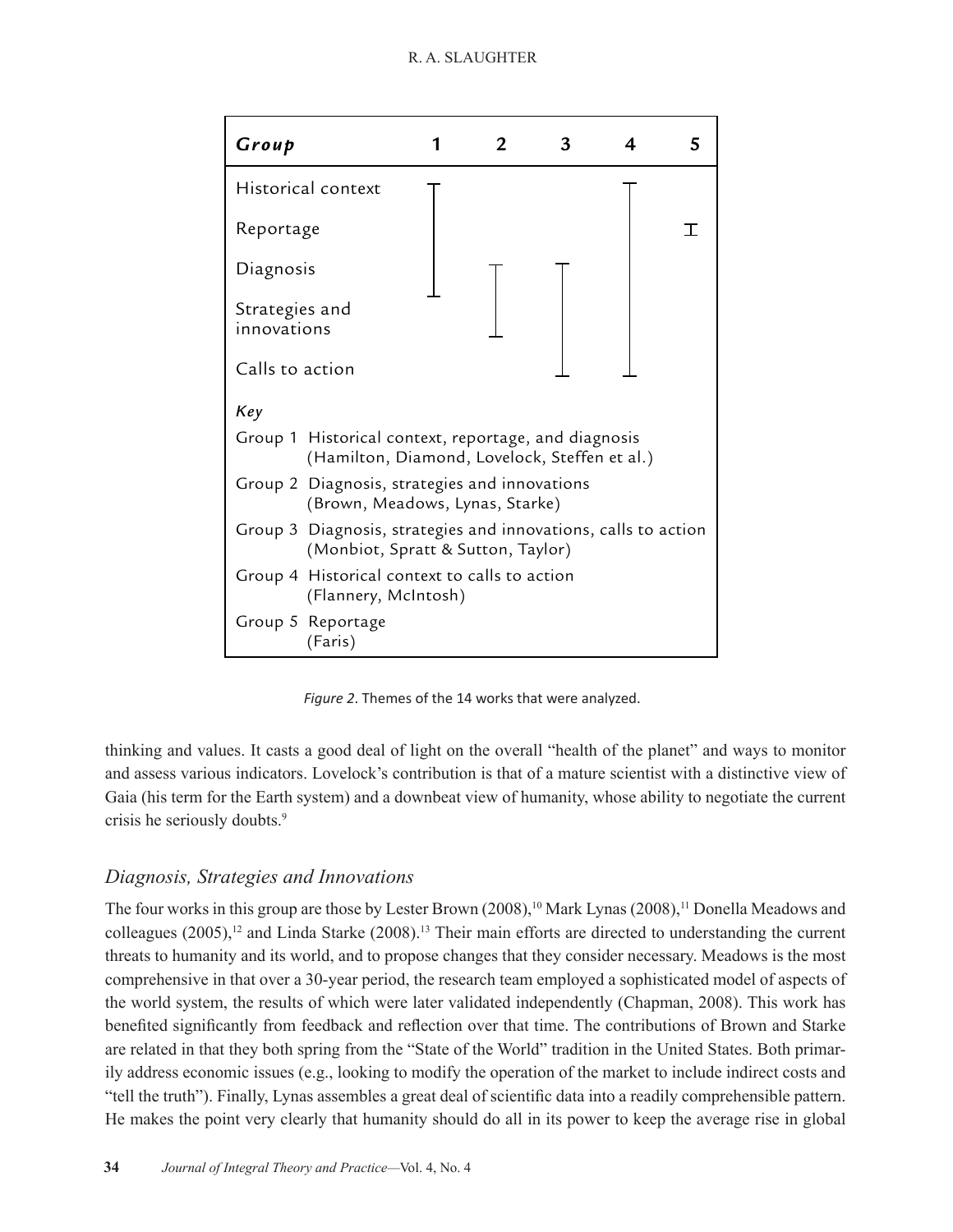temperatures to no more than 2 degrees Celsius. As temperatures increase, so the consequences for humanity and its world worsen.

### *Diagnosis, Strategies and Innovations, Calls to Action*

David Spratt and Philip Sutton  $(2009)$ ,<sup>14</sup> George Monbiot  $(2006)$ ,<sup>15</sup> and Graeme Taylor  $(2008)$ <sup>16</sup> are among those who occupy this niche. The first two works focus upon a diagnosis of the threat of global warming. In the former case, this deals with Australia and in the latter the United Kingdom. Both are highly critical of their respective governments, suggesting that the kinds of actions and responses that are necessary are nowhere in sight. Monbiot, in particular, carried out an exhaustive examination of a variety of different energy strategies, concluding that a combination of these is technically possible but politically fraught. Spratt and Sutton want to see similar strategies taken up and also serious efforts mounted to reduce the amounts of CO<sub>2</sub> in the atmosphere. Both works are also calls to action. Taylor's analysis is broader. He takes up the notion first outlined by the Meadows team of a global breakdown known as "overshoot and collapse" that will occur as humanity's demands continue to spiral out of control. This thesis has also been reviewed by Randers and found to be credible (Chapman, 2008; Randers, 2008). Taylor's is a culturally aware systems approach that is also characterized by truth telling. His analysis of the process of "overshoot" is exemplary. He also places a great deal of faith in "social transformation," which makes a great deal of sense when seen as an aspiration. What he means by this, however, remains unclear. It would be strengthened by reference to the relevant interior structures of awareness and capacity, and also by acknowledging the range of perceptions that these support (e.g., see Table 2).

### *Historical Context, Reportage, Diagnosis, Strategies and Innovations, and Calls to Action*

Tim Flannery (2008)<sup>17</sup> and Alastair McIntosh (2008)<sup>18</sup> cover this broad ground, drawing on real-world examples to inform their diagnosis and also to propose strategies. As in the previous example, both have in common a clearly articulated desire to "tell the truth" about what they see and to link this with calls to action on a number of fronts. Flannery's earlier work (1994, 2005) included a detailed look at some of the issues covered by Diamond (i.e., the effects that different groups had on locations that they colonized). He is keenly aware of the available evidence and what it means when projected into the future. Yet the standard scientific worldview says relatively little about the human and social sources of these issues. McIntosh, however, while less well known, is the only writer in this survey who not only covers all four of the domains represented by the four quadrants, but also divides the book fairly equally between them. Specifically, he looks back to early Greek sources to rehabilitate a notion of "sensibility" and then goes on to outline his own interior pathway to dealing with the enormity of climate change. He finishes with an attempt to craft what he calls a "cultural psychotherapy." This is "big picture thinking" with a soul and thus far it appears to be quite rare in this context.

### *Reportage*

The final work, by Stephan Faris  $(2009)^{19}$  is by no means the least. He merely restricts his attention to six specific places he has chosen to visit and limits a later discussion to some of the key points noted above. While the book does not belabor the seriousness of the situation we face, it succeeds by leaving us to draw our conclusions about possible responses.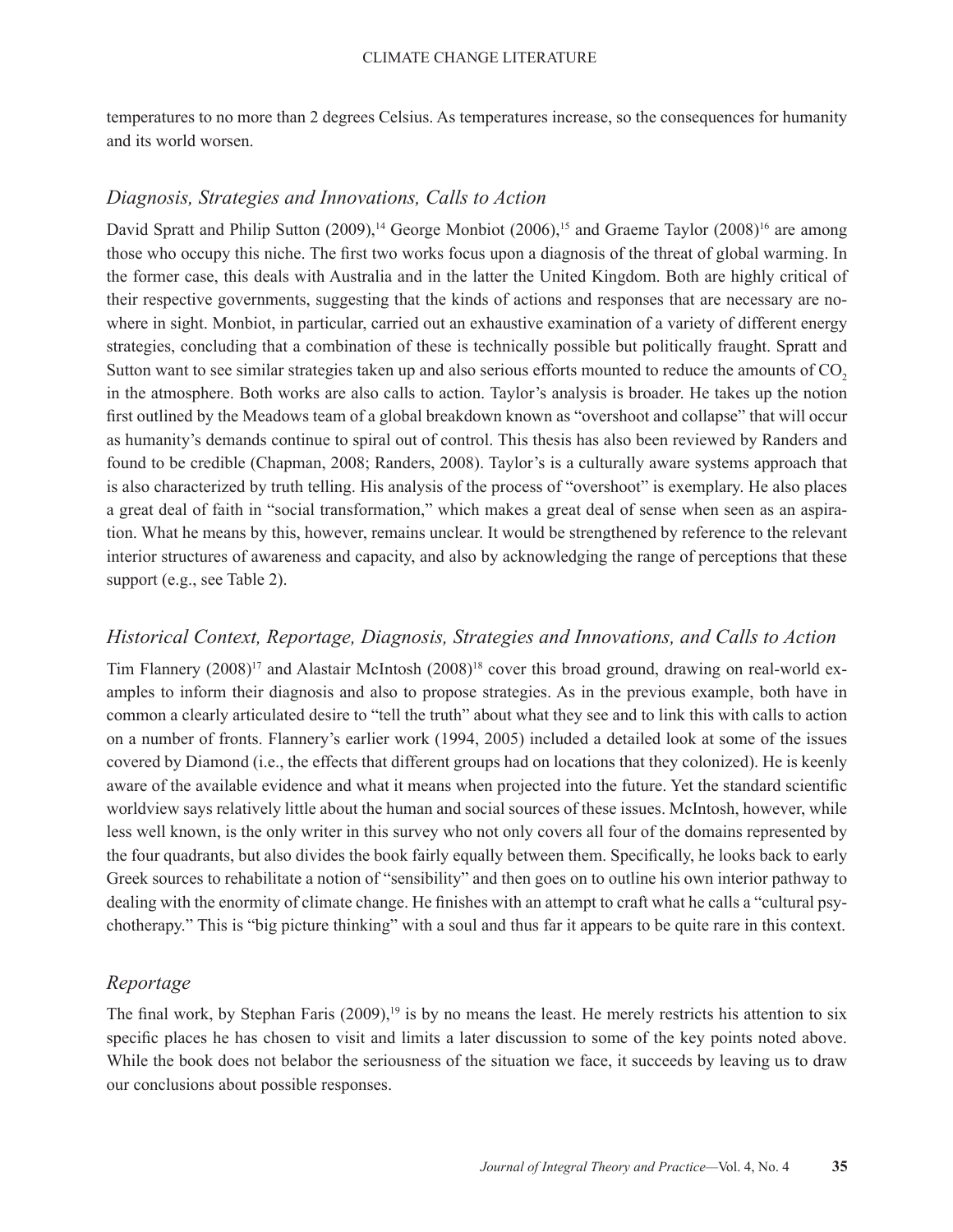The above provides a structured overview of how a number of writers have responded to the challenge of climate change. Each has defined a number of specific purposes and worked to bring clarity to what appears to be the greatest challenge of our age. Viewed together in this way, a pattern has started to emerge. When we deepen our view using aspects of the AQAL framework, the picture becomes clearer still.

### *Quadrants*

A glance at Figure 3 shows that 10 of the 14 works display a near exclusive focus on the LL and LR quadrants. Two appear to focus mainly on the LL and one in the LR. Only one explicitly encompasses all four domains. What this suggests is that the role of human agency in dealing with climate change has been underestimated and, by the same token, requires a great deal more focused and rigorous attention. Further work on climate change and related issues needs to pay as much attention to the interior worlds and external actions of individuals as it does to their collective equivalents. Barrett Brown put it well when, referring to the quadrants, he suggested that, "The more that is known about the influences of consciousness, behavior, culture, and systems on sustainable development, the more effectively programs can be designed and implemented" (Brown, 2006, p. 380). In other words, use of all four quadrants provides much more systematic coverage than would otherwise be possible.



*Figure 3*. Quadrant focus of the 14 works that were analyzed.

### *Values*

As part of a renewed focus on the UL, the role of values will be central because they help to determine our responses to information and knowledge about what is happening in the external world. The most familiar aspect of this is the progression through various value levels, implying a reduction in ego-based strategies, fear,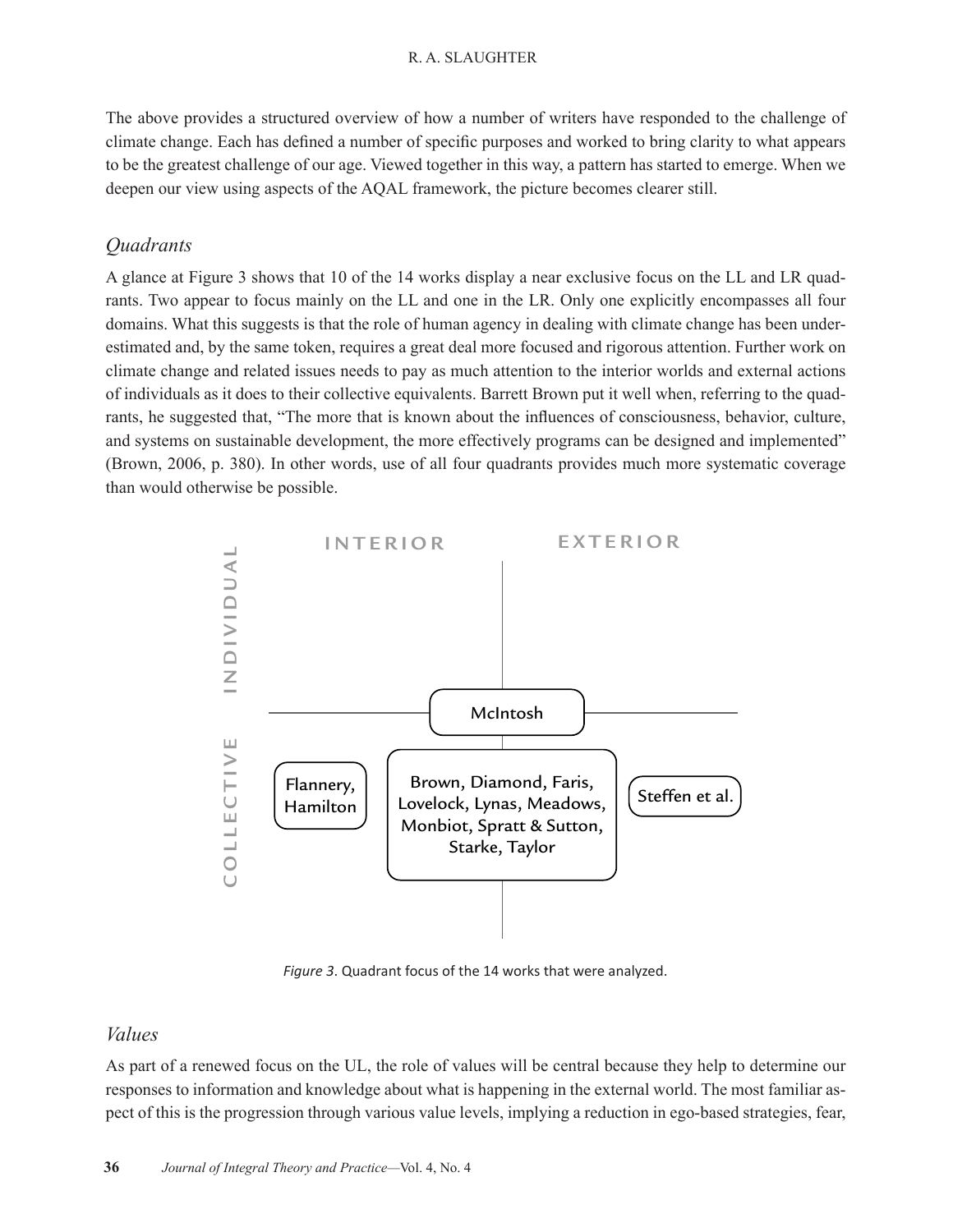prejudice, and so on. This, it is widely believed, increases the openness, originality, and, overall, the ability to deal with exactly the kind of challenging and complex issues now facing us. Overall, the works examined here appear to embody perspectives ranging from red to teal altitudes, with a preponderance of the latter. Clear evidence for turquoise values was not found anywhere. Rather than view this as a shortfall, however, the very presence of more advanced stages of values development (among others) can be seen as a kind of "pull" factor. That is, under the pressure of global emergency, we have access to an articulated set of ideals and goals that can inspire those wishing to move forward. It is here that new and renewed motives—such as global service, interspecies equity, and obligations to future generations—can and will emerge.

### *Perspectives*

Of the four developmental perspectives considered here, the one most well represented was post-conventional. The reason is that these writers have all emerged from immersion in conventional taken-for-granted sociocultural contexts and are not merely questioning inherited meanings, structures, practices, etc., but are also proposing alternatives to them. This is encouraging and consistent with the fact that all the authors, almost by definition, are dealing with the anticipated breakdown/renewal of an international social and economic order founded on unconstrained material growth, profligate energy usage, enormous demands on natural resources, and capricious uses of the environment. At least three questions emerge at this point. First, how quickly can significant numbers of people be assisted both to cross the threshold from conventional to post-conventional operations and access higher order values? Second, how can those already accessing these stages themselves move on?<sup>20</sup> Third, how can the full functionality of options within each perspective be more fully explored and expressed?21 Such questions, while familiar in integral contexts, need to be taken up and seriously considered much more widely in relation to climate change. This is a pivotal step and one that is at least as significant as any relating to infrastructure and technology. The reverse is also true. Further technical advances will not, by themselves, bring forth new solutions unless they are guided by appropriate values.<sup>22</sup>

## **Part III: Beyond the Threshold**

This part sums up the results of the survey and considers some changes that may help to equip us for the tasks ahead—changes that arguably become clearer when viewed through an Integral lens. It is convenient to approach them through the four-quadrant domains while realizing that such issues do of course fundamentally evoke all of them.

### *Domain of Experience*

A key conclusion of this article is that it is here in the UL quadrant that the sources and many of the solutions to global problems can be found. The basic reason for this is that, as was suggested above in relation to complexity of cognition and the evolution of values, interior human development leads to increased capacity, breadth, and originality. Conversely, it is in the outworking of limited perspectives and restricted values that we find various pathologies writ large upon the world. So it is these interior realities, long overlooked, that should command greater attention and be brought into balance with the more usual focus on exterior realities. A sustainable economy, for example, necessarily relies upon sustainable values and perspectives (Brown, 2006). These therefore become primary concerns. Furthermore, they constitute the wellspring of the "courage, energy, and capacity" that Manne (2008) seeks in attempting to resolve the looming political crisis.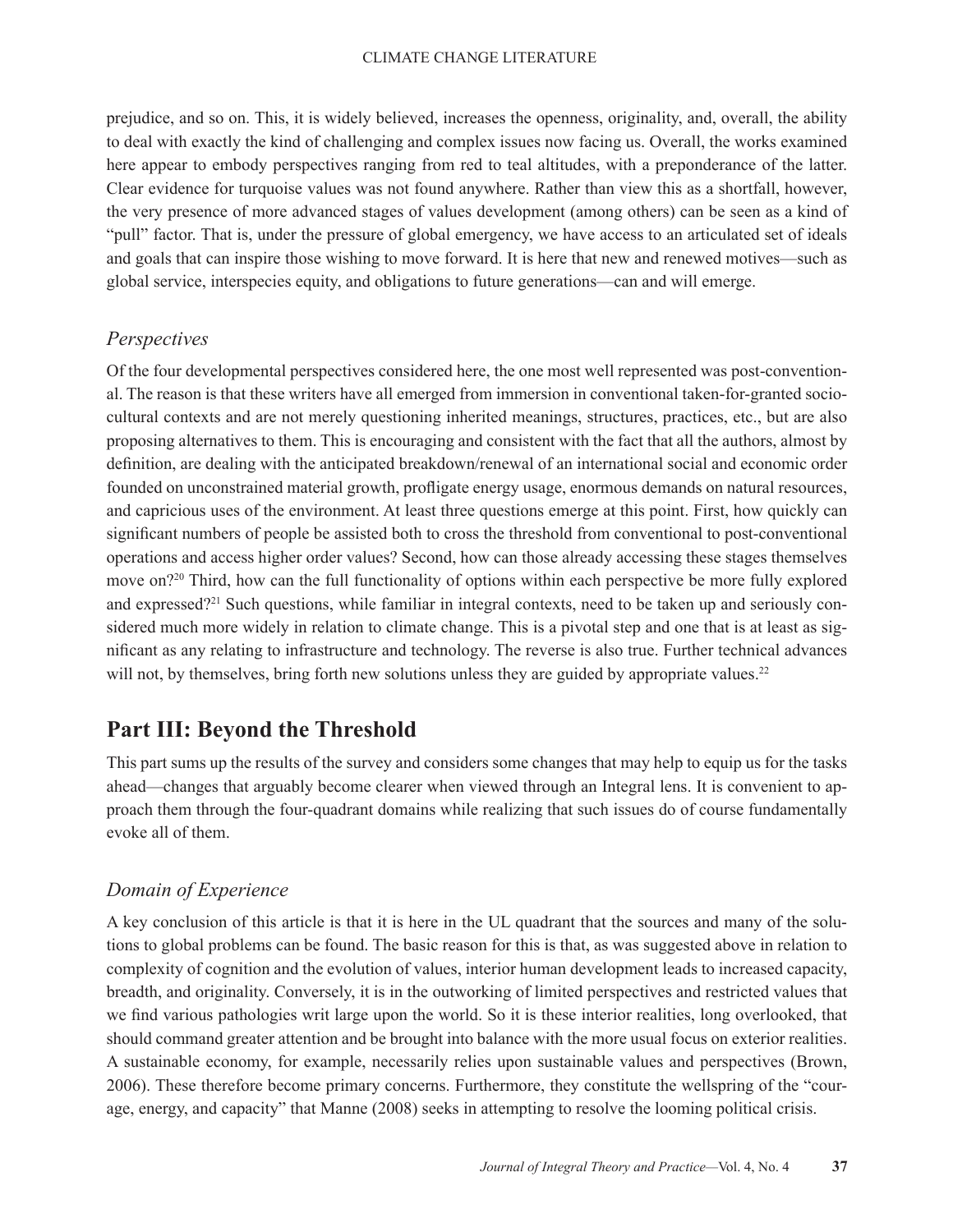Central to the task of actively responding to climate change is the need to clarify different types of constructive human agency and to explore how the latter can be evoked, developed, and applied to a world slipping into deep crisis. How, for example, can people be assisted in moving from passive to active responses? (Johnstone, 2006) How do you draw energy and hope from a continuous diet of bad news? To whom or what do you turn for inspiration and refreshment? (Leonard & Murphy, 1995; Wilber, 2000; Welwood, 2000.) Theodore Roszak and colleagues (1995) explored the theme of ecopsychology, which considers how experiencing and revaluing natural environments can have a variety of productive effects. Joanna Macy (1983, 1991) goes deeper and shows how even the threat of nuclear war can be countered by considered immersion in some of the great wisdom traditions. On a more pragmatic level, we can also consider how the skills of "reading signals of change" can be more widely developed and contribute to an enhancement of futures awareness. Such developments anticipate the rise of *social foresight* as a powerful new driver of adaptive change (Slaughter, 2004).

### *Domain of Behavior*

How people act in response to the global sustainability crisis also requires a great deal more focused attention. The works examined above provided evidence of a consistent disconnect between innovations, strategies, and calls to action on the one hand and the actual modalities of personal action that are available on the other. The view is widespread that the problems are not only "out there" but they are also "beyond me." Yet there are ways of dealing with this sense of disempowerment that complement the climate change literature. We can be clearer about just exactly how it is that individuals can make a difference, and not merely a cosmetic one at that.23 This topic has been researched in the United Kingdom and reported in a valuable in-depth study on "driving public behaviours for sustainable lifestyles" (Darnton, 2004). The notion of social innovations has been around for some time and is beginning to be more widely taken up and applied. One example is the "transition towns" initiative which seeks change at a grassroots community level.<sup>24</sup> Similarly, Tony Fry's (2009) work on "sustainability, ethics and new practice" presents a useful synthesis of leading edge and practical options that are worth taking seriously. There are also educational issues here that connect with cultural possibilities in the LL (Slaughter, 2008).

### *Domain of Societies and Cultures*

Many contributions to the climate change debate are focused on the LL and the LR. But there is enormous scope to utilize deeper knowledge of how societies actually evolve and function. For example, wider recognition of the progression of worldviews that so powerfully shape societies and actors within them would be a very helpful and clarifying step (Wilber, 2000). Such dynamics are implicit in the "State of the World" literature (represented here by Brown [2008] and Starke [2008]), and it would be a significant gain to deal with them more explicitly. Similarly there's a great deal of accumulated knowledge in, say, sociology and social psychology that, when approached through the AQAL framework, can be put to more effective use.<sup>25</sup>

Much has recently been written and reported about climate "tipping points," whereas social ones are equally significant in this context (Gladwell, 2000). Similarly, McIntosh (2008) spelled out the need for what he called a "cultural psychotherapy" and gave some examples of the issues he would like to see addressed. We need to understand in greater depth just what this might mean. How well do practices that evolved to help individuals translate into social terms? And to what extent would Monbiot's call for wider involvement in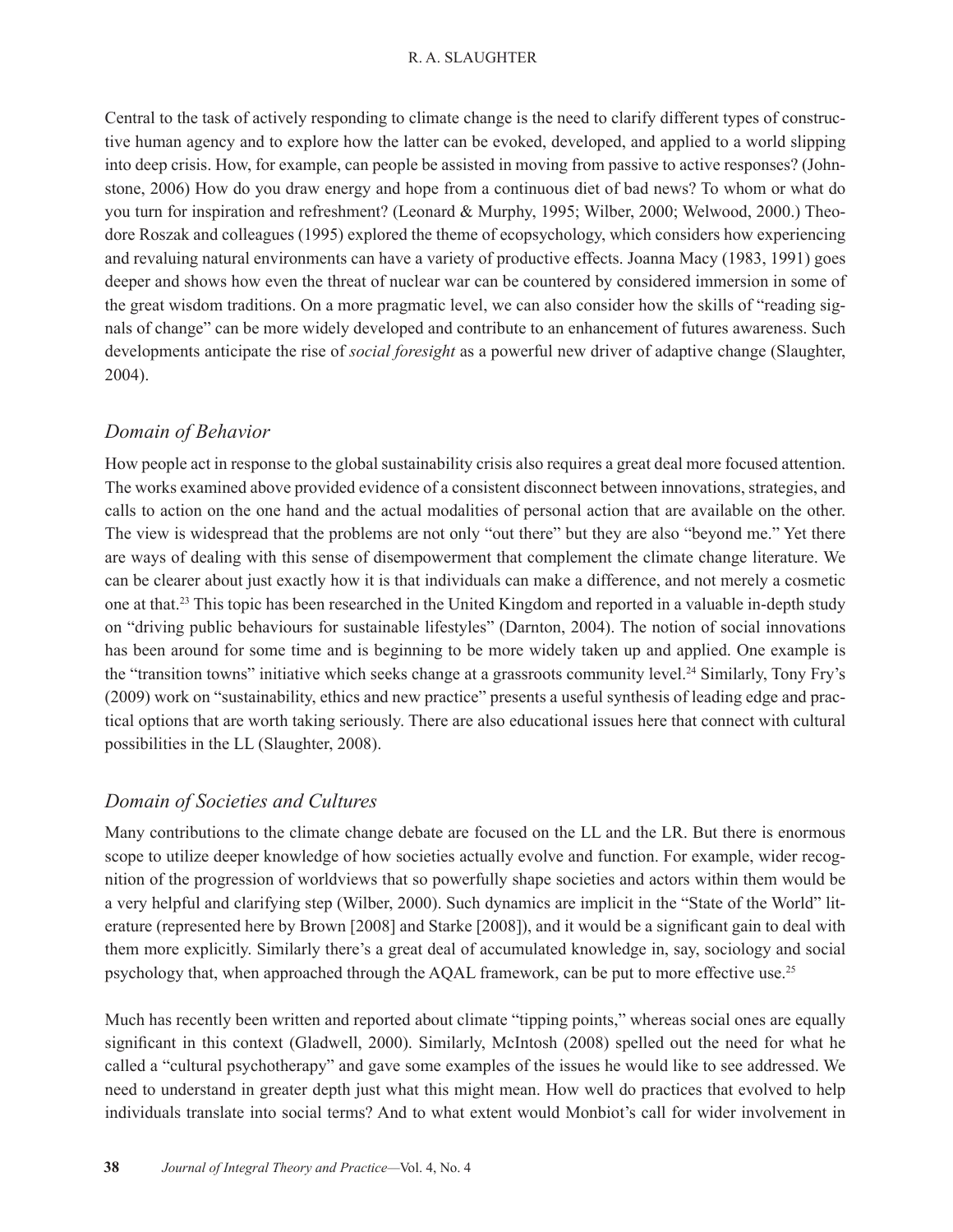radical politics be assisted if the dynamics of such involvement were more clearly articulated? What, for example, are the costs to individuals; what are the benefits?

One of the central issues that an integrally informed social psychotherapy could address is how developments in social values could catalyze changes long thought impossible. For example, we could take Fry's notion of "re-directive practice" and apply it to the advertising industry. That is, instead of using its extensive range of communication skills to drive further material consumption, options available to it from, say, teal altitude and a post-conventional stance can be explored, asking how that industry could help encourage worldcentric values and actions across the board. To "re-purpose" advertising in such ways is an immensely productive and, quite possibly, widely liberating development for significant numbers of people. A fine example of this work in practice is the U.K. firm Futerra Sustainability Communications (www.futerra.co.uk), which has rendered communications tactics for climate change into an accessible set of "new rules" worthy of wide application.26

One of the greatest omissions in the climate change literature is that of "the shadow" and how it operates in social contexts. This underlying issue needs to be confronted if proposed innovations and strategies designed to respond to the prospect of drastic climate change are to succeed. Currently, the shadow is evident in the activities of various actors within the global system. These are social entities that have become split off from society and that actively block, or work against, any effective action or response to global issues. This is very far from being merely a theoretical issue. Social and economic innovations such as are suggested in the literature (carbon taxes, demand management, non-violent security, "truthful markets," etc.) cannot attain their full potential, or may be marginalized, while such entities continue to subvert more progressive social intentions.

International criminal networks and the correctly named "shadow economy" that they operate—dealing in prostitution, drug running, arms dealing, and the like—represent a hidden drain on the entire economy of the world, both human and non-human. Within civil societies we should also address the still vast investments in merchandising, the policies of oil and coal companies (and the "perverse incentives" that they still attract) as well as the gigantic sums invested in short-term, "empty" wealth. Nor are these merely "Western" concerns as the boom (and later, bust) economy of Dubai suggests (Hari, 2009). Then there are the actions of militaristic and failed states that, in so many cases, work directly against wider human interests through endemic conflict and environmental degradation. This array of embedded social dysfunction needs to be brought back into full awareness—in a sense "owned" by us all—and addressed in any future climate change proposals. As Taylor (2008) notes, currently the sums of money expended on a broad range of "negative" uses (such as military expenditures, advertising, and perverse subsidies) vastly exceed those needed to fund basic human needs and Earth restoration.27 This is yet another pointer that directs our attention back toward the social and personal interiors.

We should also acknowledge that the social formations currently devoted to understanding the global predicament need to be strengthened, enhanced, and better integrated.<sup>28</sup> While some commentators take an optimistic view of NGOs and related social movements, the evidence that they are able to achieve the necessary changes in time is unclear (Hawken, 2007).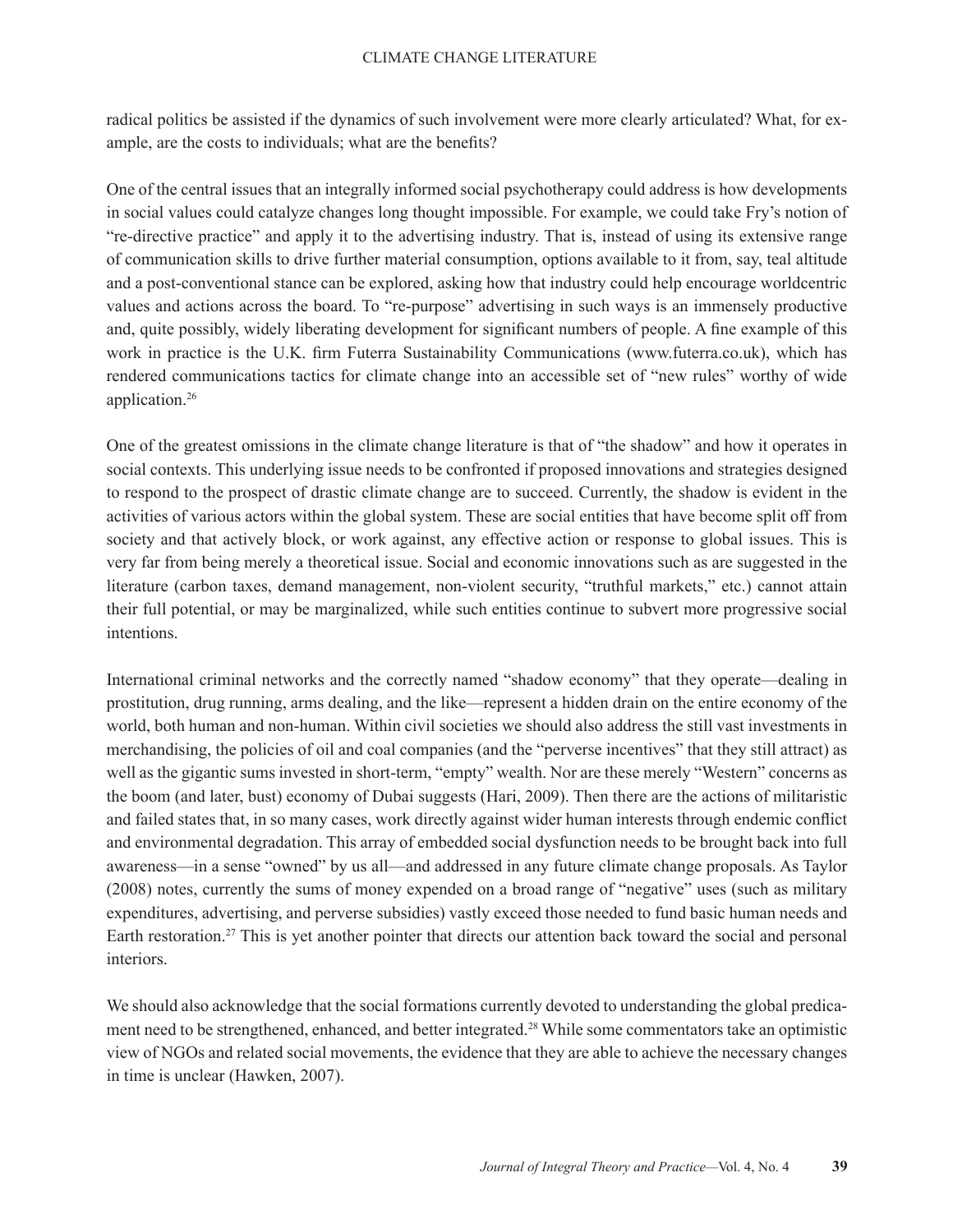### *Domain of Systems*

The LR is the domain most familiar to conventional observation and practice. It is the well-worn territory of new technology, improved infrastructures, more fuel-efficient cars, architectural innovations, urban redesign, and so on. To say this is not to demean it. Yet it is so often taken to represent nearly the "whole picture" when, in an integral view, it is only a part of it. So the key point is to begin to uncover and make clear some of the dense interconnections between this familiar external world and the realities of the interiors, as has been attempted here.

## **Discussion**

The view that emerges from the above is, I think, both encouraging and empowering. The existing climate change literature provides welcome starting points that can be broadened and enhanced through the use of integral methods and by accessing some of the other rich sources that are now more widely available than ever before. We are by no means "out of the woods," but there are certainly many ways forward that make sense and are achievable. For example, in the UL we now know that different sets of values implying various actions, strategies, and solutions also need to be expressed in *multiple* terms so that they will have meaning within different value worlds. Karen O'Brien (2008) has drawn attention to this in relation to the growing conflicts over various uses of the newly accessible Arctic region.<sup>29</sup> Supporting this is Brown's (2006) reminder that there is both the "high road" of transformation and the "low road" of translation at any level.<sup>30</sup> Finally, Gail Hochachka (2007) reminds us that "a large proportion of development is horizontal—it is a filling out of that particular stage of growth and an elaboration of what it means to live and be at that stage" (p. 108).

Clearly, there are many in the world whose life conditions make it difficult or impossible to attend to climate change and associated issues of equity (Beer et al., 2008). Here is where the works by Lynas (2008) and Faris (2009), who are reporting back on the early impacts of climate change, are so valuable. They assist more people in the rich countries to "connect the dots" and begin to see that we are all in this together—there is no "us and them" anymore. As our individual and collective grasp of the global predicament gains clarity and definition, it also becomes unavoidable that the major burdens of innovation and change fall squarely upon the rich who must now begin to use their current wealth, their current degrees of freedom, to make the necessary changes. As we have seen, there are many such innovations in progress.

In this context there is a unique opportunity for a particular social institution that has thus far remained remarkably passive—the university. There is a strong case for suggesting that universities, in a sense, "drop everything else they are doing" (or, at least, put it aside for a while) in order to re-focus on the increasingly problematic human prospect. Such priorities and concerns are surprisingly uncommon in academia. Yet the connection was clearly established in a 1997 statement by Don Aitkin, the then Vice Chancellor of the University of Canberra, Australia. In part, he wrote:

> It seems to me that humanity may have only two generations left in which to sort out how to modify the impact of the human species on the planet. If it does not learn how to do that, then the world is likely to experience a catastrophe even more severe than that which followed the collapse of the Roman Empire. Compared with 1500 years ago, we do know in some detail what is happening and we know at last some of what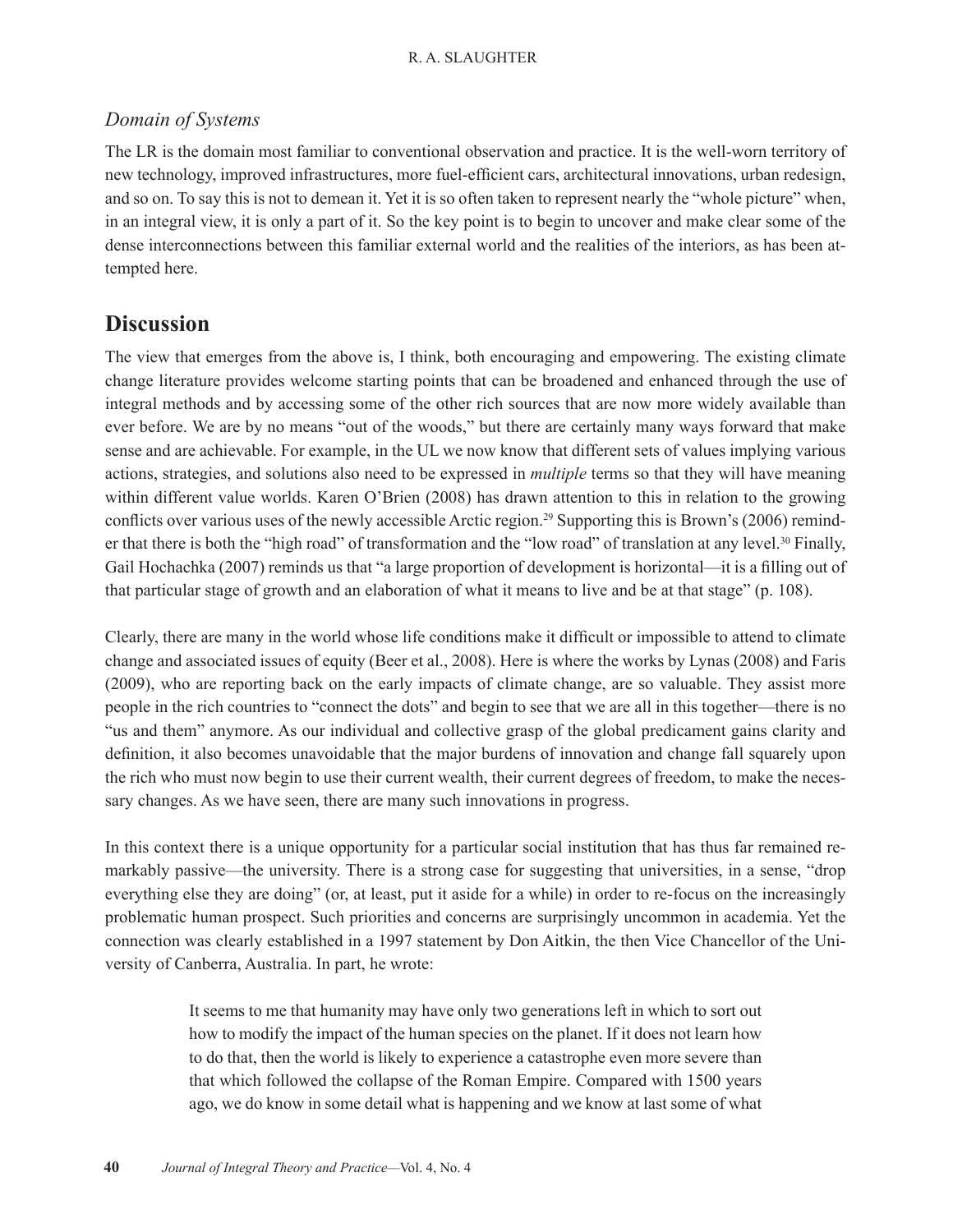#### CLIMATE CHANGE LITERATURE

needs to be done. Moreover, we understand that where we do not know something, we can set about finding it out. (p. 33)

He then added, "The principal institution in humanity's race to save itself, if we set aside enlightened governments, is the modern university" (Aitkin, 1997, p. 33).

Such statements are as rare as the proverbial hen's teeth in academia. Yet universities already have within them many of the people with the expertise to understand every aspect of the global predicament, both inner and outer. They are scattered through a bewilderingly fragmented array of departments, institutes, research centers, and the like. Yet, with the example of the IPCC (International Panel on Climate Change) in mind, it is not beyond human ingenuity to assemble a significant number of leading thinkers and practitioners around a momentous mission of this kind. They could and should be freed to work together in an organized and effective way to deal with the unprecedented situation facing humanity.31 As O'Brien (2008) and others have noted, the integral perspective in general, and Integral Methodological Pluralism in particular, provides a unique foundation for achieving a new level of interdisciplinary cooperation. In summary, if universities put their collective minds to it, they could reorganize themselves to create humanity's most powerful means to understand, confront, and resolve all the major issues of climate change. Some emerging scholars have already completed Ph.D.s that demonstrate the power of an integral approach in relation to these very issues. For example, Chris Riedy (2007) provides an Integral perspective on sustainable development and climate change response. Peter Hayward (2008) has taken up the topic of wisdom and looked at how foresight develops in individuals and groups.

Beyond academia stands what I sometimes think of as the "great unanswered question" of our time—the constitution of re-humanized futures. This is, I think, the essence of the civilizational challenge that we face.32 The bias noted in this article towards exterior, empirically based phenomena embodies a significant difficulty for our era—the confidence and instrumental power vested in technology/science and the flood of advanced technologies that have emerged from it. As a result, "the future" has come to be over-identified with science and technology while issues concerning human values, social needs, or environmental well-being have been eclipsed. The collective price, however, is very high. When the new powers obtained through technology and science become associated with inadequate values, ego-based motives, and the like, then dehumanization and ecocide are not far behind. Therefore, the re-balancing of focus, concern and effort that this article has sought to identify can be seen as a structural necessity and a precondition to any lasting solutions.

The promise of integrally informed approaches to climate change is that they offer a broad, deep, and systematic framework within which many different kinds of ideas, contributions, and practices can be respected, find their place, and be more widely accepted and applied. The future of our children and their world depends not only on reducing our reliance on fossil fuels, de-carbonizing the economy and having it "tell the ecological truth," vital as these are. It also depends on encouraging us all to see the sources of global problems within ourselves and our social contexts. It is perhaps this step that has the greatest potential to take us "beyond the threshold" toward greater clarity of purpose, broader social support, and enhanced functional capacity at every level. Future work that emerges from this analysis will become increasingly visible in an array of worked examples.<sup>33</sup>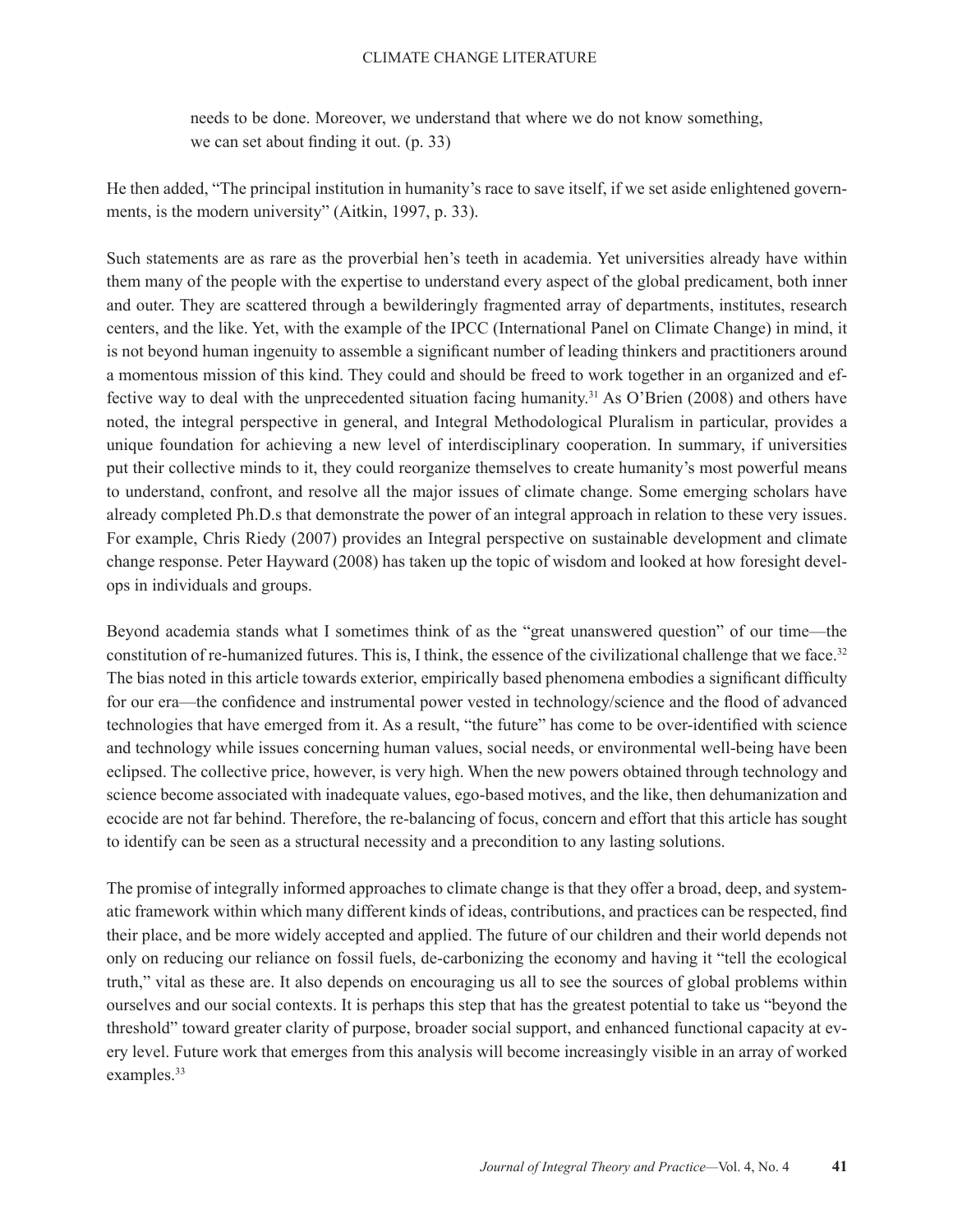## **Conclusion**

This article has drawn on a number of examples of recent climate change literature. It has attempted to honor each of them while also being alert to gaps and omissions. Collectively, they provide us with a rich and suggestive overview of the dangers facing us as well as a plethora of suggestions about how we might respond. By using aspects of an integral approach, I have attempted to highlight patterns and identify areas where greater, or more carefully focused, efforts can yield more effective results. None of this is simple or easy. There is a very real danger that humanity may not unite in time—in which case it could find itself marooned, as it were, at the threshold of climate change response, with nowhere to go.

Global warming has, in a sense, "crept up" on the human race rather quietly and insidiously. Now that the nature of the threat, not only to ourselves, but also to every living species, has been revealed, we must act. But how do we act, with whom do we act, and toward what ends? These are the questions that must be resolved on a global scale.

Very briefly, we can perhaps say that we act by gaining clarity about the global context and our own capacities for growth and development. We seek to act with others who are also awakening from the slumber of takenfor-granted immersion in social and cultural contexts. Personal growth is vital, but we must at the same time engage in acts of cooperation, grace, and purpose whenever and wherever they are needed. So, to paraphrase Faris, just what global warming will mean for the world depends on how serious we become in confronting it—and ourselves.

When the scales fall from our eyes, the global climate crisis is like a koan that suddenly reveals its truth. Looking beyond ego and the traps of the rational mind to the higher reaches of human potential we see that the answer has been staring us in the face all the time. Quite simply, it is time to wake up to who we really are and take collective responsibility for what happens next.

## **N OTES**

<sup>1</sup> An excellent place to begin is the Integral Institute: www.integralinstitute.org.

<sup>2</sup> A useful overview of this area can be found at http://en.wikipedia.org/wiki/Spiral\_dynamics.

<sup>3</sup> It is important, however, to note that public distrust of scientific pronouncements about issues such as climate change is not simply a matter of individual psychology. There is firm evidence that significant resources have been devoted to *obscuring* the science of climate change and denying its reality. As one source put it, "Doubt is our business." See Pearse (2009).

4 A more detailed overview of each of the 14 works summarized here can be found at www.richardslaughter.com.au. <sup>5</sup> Hamilton (2007) provides a necessary corrective to anodyne views of the past decade. His overview of the Howard government's strong rejection of climate change as a significant issue provides part of the explanation for why effective responses in Australia were significantly delayed.

6 Diamond (2005, 1998) provides a valuable historical context and many examples of how societies adapted, or failed to adapt, to change. He sees societies as a scientist (i.e., from the outside). Hence this work understates the role of power, worldviews, values, and so on.

7 Lovelock (2006) presents a catastrophic view of the prospects for humanity. He considers that we are "no more qualified to be stewards of Earth than goats are to be gardeners" (p. 137).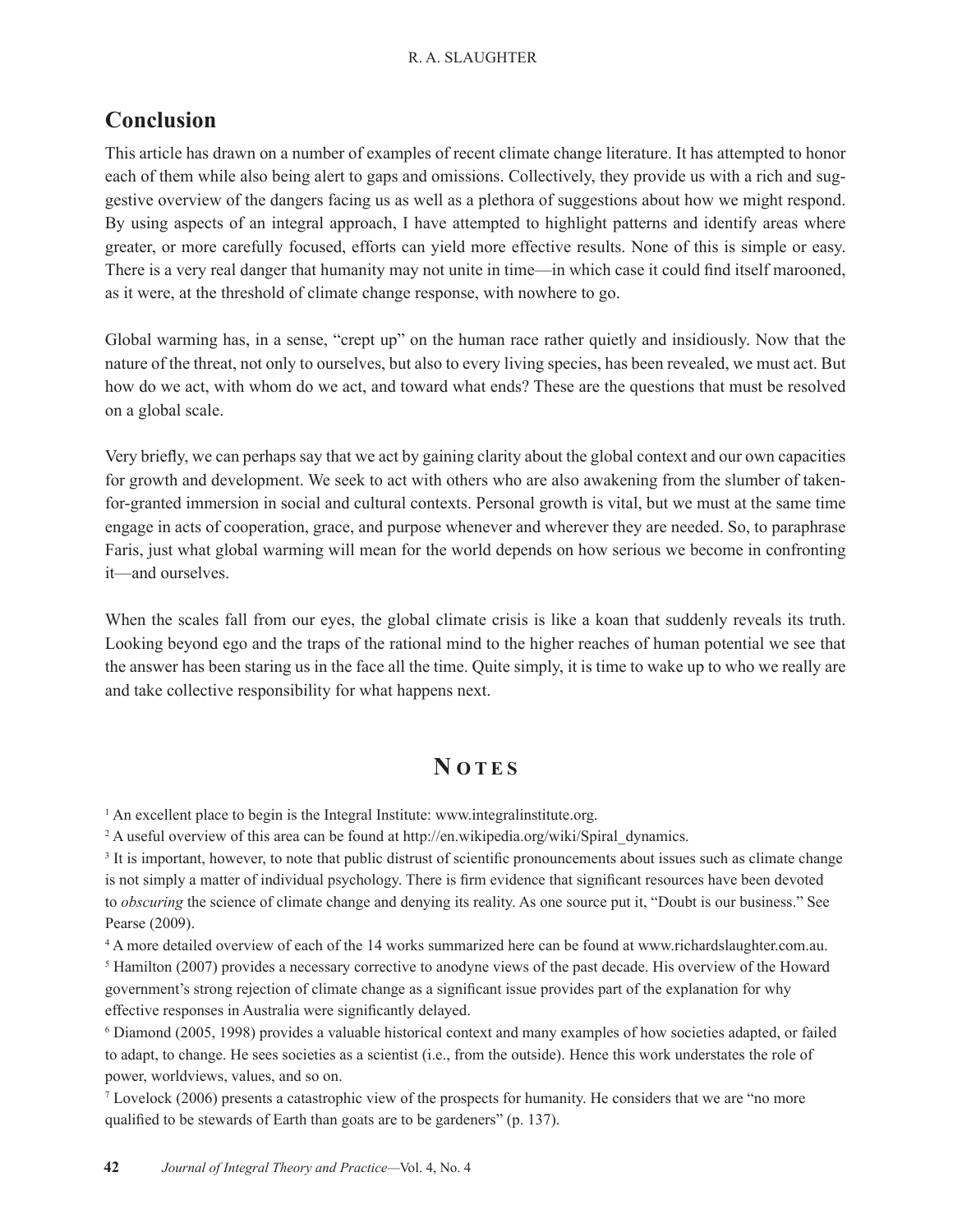#### CLIMATE CHANGE LITERATURE

8 Steffen and colleagues (2004) work from a valuable Earth science perspective. They consider the Earth as it was operating prior to "human forcing," as it operates now, and how it may do so in the future. This is possibly the most authoritative text on the LR domain. Its particular gift is to set out a "story that connects" the different pieces of the global puzzle in a clear and systematic way. As such it provides a context for the other works considered here.

9 Lovelock's work has always been controversial. In an Integral Theory context it attracts the charge of "subtle reductionism" by elevating the notion of Gaia "above" that of human agency at any level. It is included here, however, as part of the range of current responses to the onset of dangerous climate change.

<sup>10</sup> Brown (2008) sets out an ambitious plan for rescuing civilization. The book contains a fine grasp of LR issues, constraints, and strategies. It lacks a grounded critique of the dominant U.S. worldview, values, practices, etc., and needs to be complemented by LL and UL insights.

<sup>11</sup> Lynas (2008) reviewed the scientific literature on climate change and concluded that every effort should be devoted to avoiding a more than 2 degree centigrade global temperature rise. The book offers a strong case for anticipatory action, but only a glimpse of hope. Thus it is a very challenging work indeed.

<sup>12</sup> Meadows (2005) is among the most coherent and well-grounded sources available. It assesses work carried out over a 30-year period and clearly highlights the centrality of human and social interiors.

<sup>13</sup> This is a compendium of views, some of which are potentially useful and innovative. Yet, overall, the book nibbles at the edge of reasons for systemic unsustainability, its dynamics, and the reasons for its continuation. Like Brown (2008), it works from a U.S.-centric view and does not offer any real critique of the United States' complicity.

14 Spratt and Sutton (2009) address climate change in relation to the Australian context. It is highly critical of government inaction and explores a variety of strategies for reducing  $CO<sub>2</sub>$  to safe levels. The book is well researched and written. Its thesis would be strengthened, however, by greater attention to social and personal factors.

<sup>15</sup> Monbiot (2006) is one of the most well researched sources available. It canvases many options for reducing CO<sub>2</sub> emission but few or none appear to be politically viable. Hence it portrays our social dilemma.

<sup>16</sup> Taylor (2008) attempts to sketch in aspects of a renewed world order with the aid of a systems approach. The inclusion of integral concepts and methods would greatly enhance and strengthen it.

<sup>17</sup> Flannery (2008) offers another science-based view that provides a fine understanding of natural systems. As before, this needs to be supplemented by a greater understanding of human and cultural factors.

<sup>18</sup> McIntosh (2008) covers the basic science of climate change but also views biographical solutions as possible steps to social ones. He offers a "12-step plan" that is very ambitious in the current context. It is the only work considered here that incorporates elements from each of the four quadrants.

19 Faris (2009) provides a readable overview of some of the impacts of climate change that are already visible. While not "deep," it is likely to be more widely read than more demanding accounts.

<sup>20</sup> Ken Wilber has addressed both questions in some detail. See, for example, Wilber (2000, 2007).

<sup>21</sup> The healthy aspects of all such perspectives do perhaps need to be more fully explored, understood, and respected.

<sup>22</sup> This is one of the central themes of *Futures Bevond Dystopia* (Slaughter, 2004).

<sup>23</sup> Hochachka (2007) makes the point very clearly in relation to community development when she states that "not only does change require the cognition to *imagine* new possibilities, but also growth upon other developmental lines to actually *inhabit* those new frames of reference" (p. 130).

<sup>24</sup> For example, see an interview with Rob Hopkins at http://www.treehugger.com/files/2007/03/rob\_hopkins transition town.php.

<sup>25</sup> One indispensable starting point is Thomas Luckmann and Peter Berger's (1966) now-classic work on the social construction of reality. It deals, for example, with the central issue of how societies provide or withhold legitimation which, seen thus, is one of the main keys to change. Another valuable and more recent source is Deborah Winter and Susan Koger's (2004) book on the psychology of environmental problems.

26 Futerra's philosophy is succinctly summed up in an online book titled, *New Rules: New Game*, available at http:// www.futerra.co.uk.

 $27$  Figure 11 in Taylor (2008) provides some details. For example, global military expenditures are estimated at \$1,235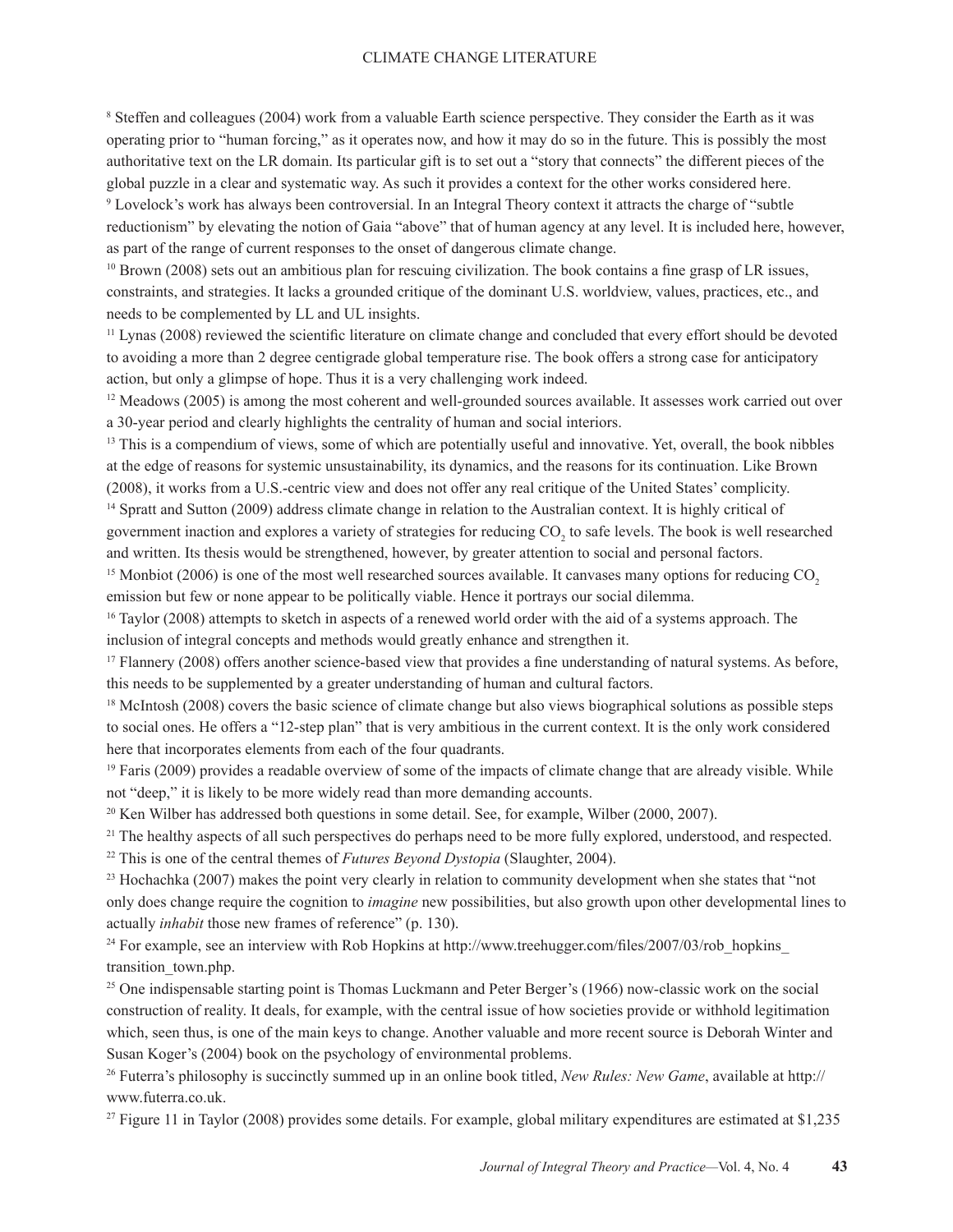billion, while those needed for basic human needs and Earth restoration are estimated at \$77 billion and \$133 billion, respectively.

 $28$  There is, for example, much duplication and wasted effort on the part of organizations that overlap in various ways but often do not cooperate with each other.

 $^{29}$  O'Brien (2008) notes that here, as in so many other situations, a range of values, worldviews, and interests are actively involved. There is no single "silver bullet" solution and what is required is a "multitude of measures." 30 Brown (2006) provides useful examples of how people with "traditional" and "modern" value systems "might choose sustainability." Also both "healthy" and "unhealthy" expressions of those value systems. In so doing he opens out some of the options for work *at* these levels (as opposed to "transformative" work at new levels).

<sup>31</sup> The Seattle-based Foundation for the Future, endowed by philanthropist Walter Kistler, has already made a start on this work.

 $32$  The "constitution of re-humanized futures" is perhaps the single greatest cultural challenge we face beyond that of global warming. See Slaughter (2004, 2006).

<sup>33</sup> A number of suggestive examples can be found in Fry (2009) in relation to design, architecture, and community development for what he calls "the sustainment."

### **R EFERENCES**

- Aitkin, D. (1997). University challenge. *The Australian* (newspaper), March 19th, 1997, 33.
- Beck, D., & Cowan, C. (1996). *Spiral dynamics*. Oxford: Blackwell.
- Beer, P., Athanasiou, T., & Kartha, S. (2008). The right to development in a climate constrained world. In *Greenhouse development rights framework* (2nd edition). Boston, MA: Stockholm Environment Institute.
- Brown, B. (2006). Theory and practice of sustainable development, Parts 1 & 2. *AQAL, Journal of Integral Theory and Practice*, *1*(2), 366-477.
- Brown, L. (2008). *Plan 3.0: Mobilising to save civilisation*. New York, NY: Norton.
- Chapman, G. (2008). A comparison of the limits to growth with 30 years of reality. *Global Environmental Change, 18*, 397-411.
- Darnton, A. (2004) Driving public behaviours for sustainable lifestyles, DEFRA, UK Government: London. Retrieved July 21, 2009, from http://home.wmin.ac.uk/cfsd/more\_about\_ cfsd.htm.
- Diamond, J. (1998). *Guns, germs, and steel.* London, United Kingdom: Vintage.

Diamond, J. (2005). *Collapse: How societies choose* 

*to succeed or fail*. New York,NY: Viking.

- Faris, S. (2009). *Forecast: The consequences of climate change from the Amazon to the Arctic*. Melbourne, Australia: Scribe.
- Fry, T. (2009). *Design futuring: Sustainability, ethics and new practice*. Sydney, New South Wales, Australia: University of New South Wales Press.
- Flannery, T. (1994). *The future eaters*. Chatswood, Australia: Reed.
- Flannery, T. (2005). *The weather makers*. Melbourne, Australia: Text.
- Flannery, T. (2008). Now or never? *Quarterly Essay #31*. Melbourne, Australia: Black, Inc.
- Gladwell, M. (2000). *The tipping point*. London, United Kingdom: Abacus.
- Graves, C. (2005). *The never-ending quest: Dr. Clare W. Graves explores human nature*. Santa Barbara, CA: Eclet.
- Hamilton, C. (2007). *Scorcher: The dirty politics of climate change*. Melbourne: Black, Inc.
- Hari, J. (2009). The dark side of Dubai. Retrieved April 17, 2009, from http://www.independent.co.uk/opinion/commentators/johannhari/the-dark-side-of-dubai-1664368.html.
- Hawken, P. (2007). *Blessed unrest*. London, United Kingdom: Penguin.
- Hayward, P. (2008), *Developing wisdom: How foresight develops in individuals and groups*.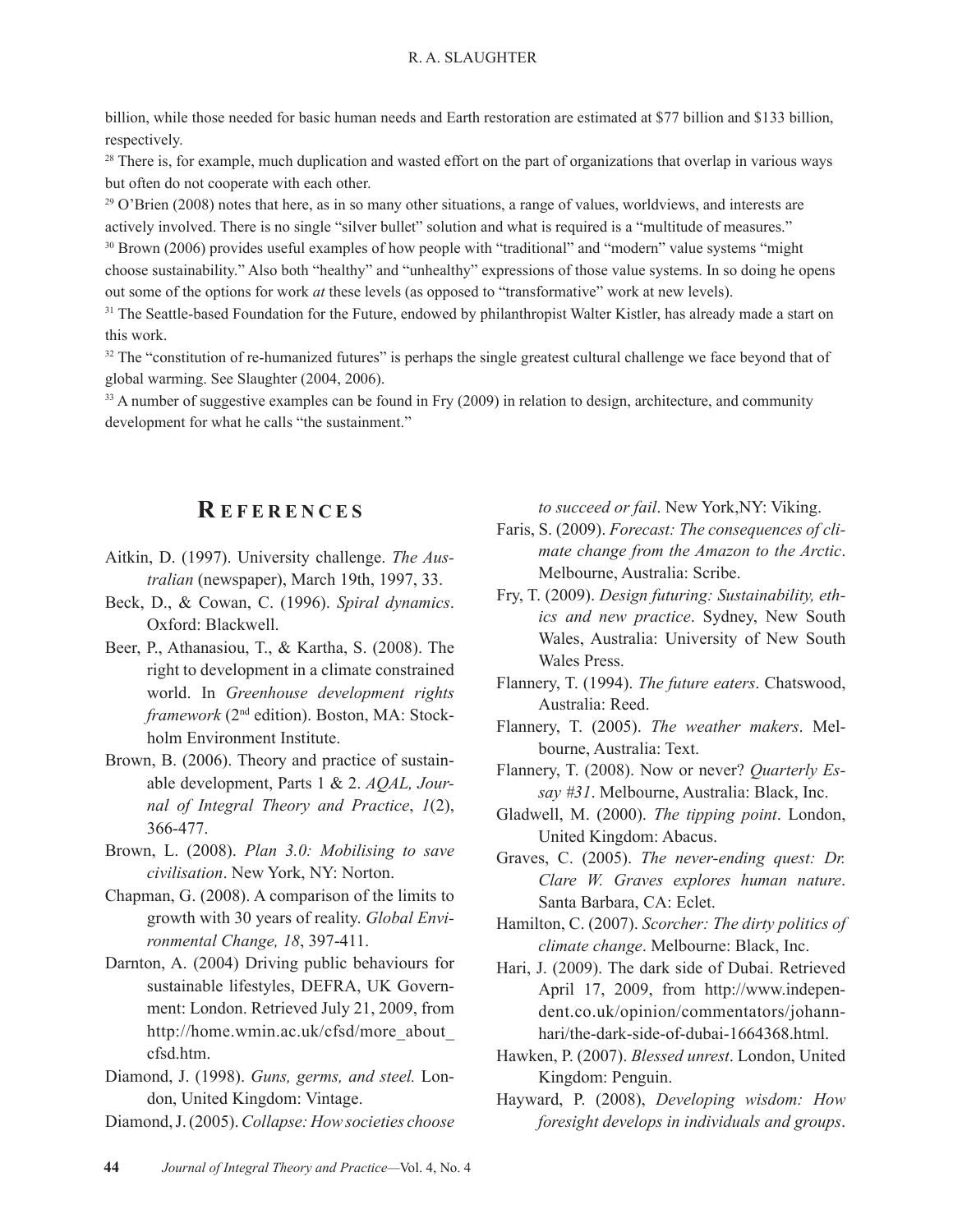Saarbrücken, Germany: VDM Dr. Muller.

- Hochachka, G. An introduction to integral international development, Parts 1 and 2. *AQAL: Journal of Integral Theory and Practice*, *2*(1),102-152.
- Johnstone, C. (2006). *Find your power*. London, United Kingdom: Brealey.
- Leakey, R., & Lewin, R. (1996). *The sixth extinction*. London, United Kingdom: Weidenfeld & Nicolson.
- Leonard, G., & Murphy, M. (1995). *The life we are given*. New York, NY: Tarcher/Putnam.
- Lovelock, J. (2006). *The revenge of Gaia*. London, United Kingdom: Allen Lane.
- Luckmann, T., & Berger, P. (1966). *The social construction of reality*. London, United Kingdom: Allen Lane.
- Lynas, M. (2008). *Six degrees: Our future on a hotter planet*. London, United Kingdom: Harper Perennial.
- Macy, J. (1983). *Despair and personal power in the nuclear age*. Philadelphia, PA: New Society Publications.
- Macy, J. (1991). *World as self, world as lover*. Berkeley, CA: Parallax Press.
- Manne, R. (2008). What is Rudd's agenda? *Melbourne*: *The Monthly*. November, 22-32.
- Maslin, M. (2009). *Global warming: A very short introduction*. Oxford: Oxford University Press.
- McIntosh, A., (2008). *Hell and high water: Climate change, hope, and the human condition*. Edinburgh, Scotland: Birlinn.
- Meadows, D. H., Randers J., & Meadows, D. L. (2005). *Limits to growth: The 30-year update*. London, United Kingdom: Chelsea Green.
- Monbiot, G. (2006). *Heat*: *How to stop the planet burning*. London, United Kingdom: Penguin.
- O'Brien, K. (2008). Responding to climate change: the need for an integral approach (Resource Paper No. 4). Boulder, CO: Integral Institute. Retrieved July 29, 2009, from http://integrallife.com/files/Integral%20Climate%20 Change%20Karen%20OBrien.pdf.
- Pearse, G. (2009). Quarry vision. *Quarterly Essay* #33. Melbourne, Australia: Black, Inc.
- Randers, J. (2008). Global collapse—fact or fiction? *Futures*, *40*, 853-864.
- Riedy, C. (2007). *The eye of the storm: An integral perspective on sustainable development and climate change response*. Saarbrücken, Germany: VDM Verlag Dr. Muller.
- Roszak, T., Gomes, M. E., & Kanner A. D. (Eds) (1995). *Ecopsychology, restoring the earth healing the mind.* San Francisco, CA: Sierra Club Books.
- Slaughter, R. (2008). Futures education: Catalyst for our times. In M. Bussey (Ed.), *Alternative educational futures: Pedagogies for emergent worlds* (pp. 57-72). Rotterdam, Netherlands: Sense.
- Slaughter, R. (2006). Beyond gloom and doom: responding to a world on the edge. *Ideas Festival*, Brisbane, 2006. Retrieved October 30, 2009, from http://richardslaughter.com. au/?page\_id=15.
- Slaughter, R. (2004). *Futures beyond dystopia: Creating social foresight*. London, United Kingdom: Routledge.
- Spratt, D., & Sutton, P. (2009). *Climate code red: The case for emergency action*. Carlton North Victoria, Australia: Scribe Publications, Ltd.
- Starke, L. (Ed.). (2008). *State of the world 2008: Innovations for a sustainable economy*. Washington, DC: Worldwatch Institute.
- Steffen, W. L., Sanderson, A., Jäger, J., Tyson, P. D., Moore III, B., Matson, P. A., et al. (2004). *Global change and the Earth system: A planet under pressure.* Heidelberg, Germany: Springer Verlag.
- Taylor, G. (2008). *Evolution's edge: The coming collapse and transformation of our world*. British Colombia, Canada: New Society Pubs.
- Welwood, J. (2000). *Toward a psychology of awakening*. Boston, MA: Shambhala.
- Wilber, K. (2000). *Integral psychology*. Boston, MA: Shambhala.
- Wilber, K. (2007). *Integral spirituality*. Boston, MA: Shambhala.
- Winter, D., & Koger, S. (2004). *The psychology of environmental problems*. Mahwah, NJ: Erlbaum.